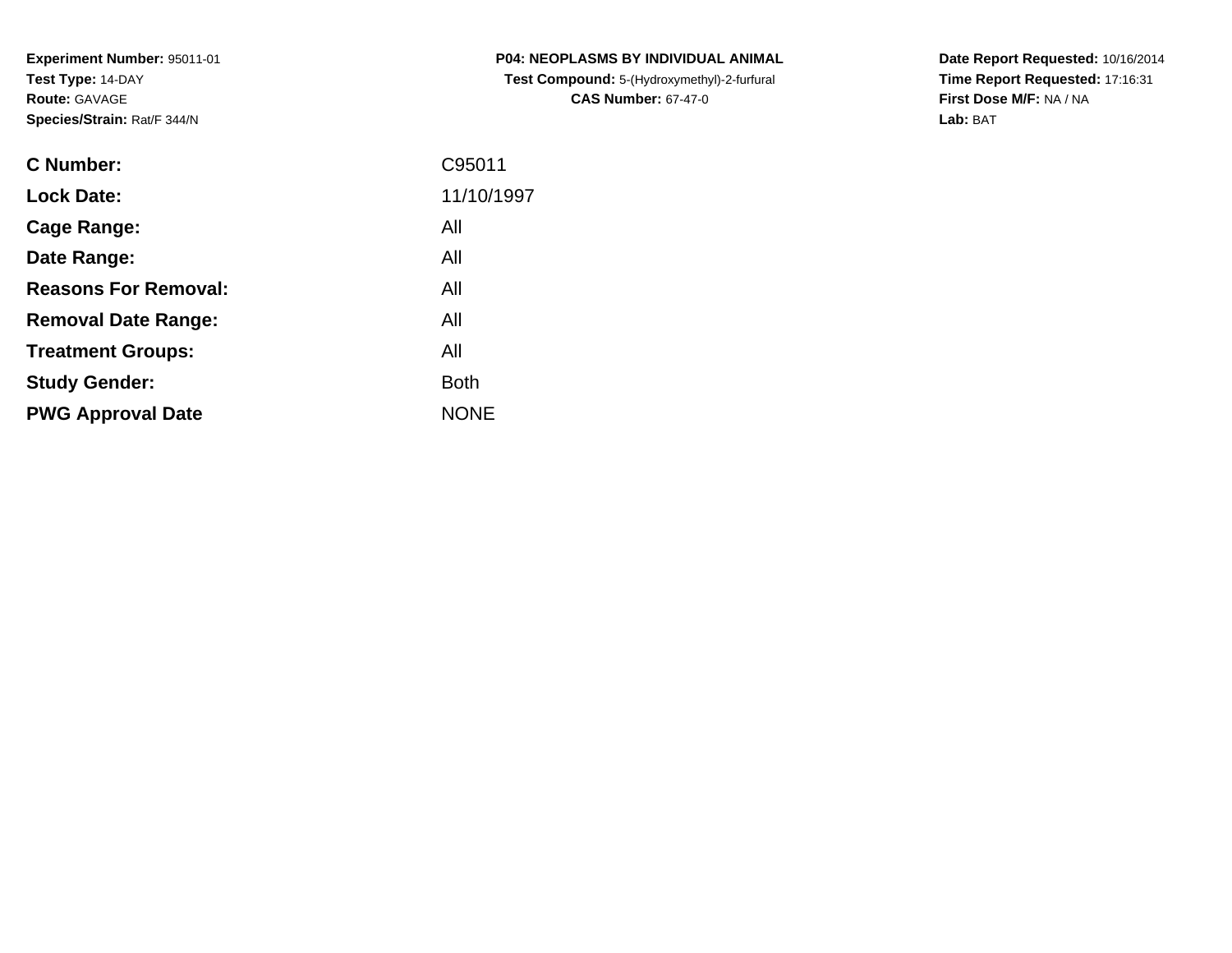**Experiment Number:** 95011-01**Test Type:** 14-DAY

**Route:** GAVAGE

**Species/Strain:** Rat/F 344/N

### **P04: NEOPLASMS BY INDIVIDUAL ANIMAL**

**Test Compound:** 5-(Hydroxymethyl)-2-furfural

**CAS Number:** 67-47-0

**Date Report Requested:** 10/16/2014**Time Report Requested:** 17:16:31**First Dose M/F:** NA / NA**Lab:** BAT

| F 344/N Rat Male<br>0 MG/KG                                                                                   | DAY ON TEST      | $\boldsymbol{\theta}$<br>0<br>$\frac{2}{2}$ | 0<br>$\pmb{\theta}$<br>$\frac{2}{2}$                 | $\boldsymbol{\theta}$<br>$\pmb{\theta}$<br>$\frac{2}{2}$ | $\boldsymbol{\theta}$<br>$\pmb{\theta}$<br>$\frac{2}{2}$          | $\boldsymbol{\theta}$<br>$\boldsymbol{\theta}$<br>$\frac{2}{2}$ |                           |                  |
|---------------------------------------------------------------------------------------------------------------|------------------|---------------------------------------------|------------------------------------------------------|----------------------------------------------------------|-------------------------------------------------------------------|-----------------------------------------------------------------|---------------------------|------------------|
|                                                                                                               | <b>ANIMAL ID</b> | $\pmb{0}$<br>$\Omega$<br>0<br>0<br>1        | 0<br>$\mathbf 0$<br>$\pmb{0}$<br>0<br>$\overline{c}$ | $\mathsf 0$<br>$\mathbf 0$<br>$\mathbf 0$<br>0<br>3      | $\overline{0}$<br>$\mathbf 0$<br>$\pmb{0}$<br>0<br>$\overline{4}$ | $\mathbf 0$<br>0<br>$\,0\,$<br>0<br>5                           | <i><b>*TOTALS</b></i>     |                  |
| <b>Alimentary System</b>                                                                                      |                  |                                             |                                                      |                                                          |                                                                   |                                                                 |                           |                  |
| Intestine Large, Colon<br>Liver<br>Stomach, Forestomach<br>Stomach, Glandular<br><b>Cardiovascular System</b> |                  | $\ddot{}$<br>$+$<br>$+$<br>$+$              | $\ddot{}$<br>$+$                                     | $\ddot{}$<br>$+$ $+$<br>$+$                              | $\ddot{}$<br>$+$<br>$+ + +$<br>$+$                                | $\ddot{}$<br>$\ddot{}$<br>$\ddot{}$<br>$\ddot{}$                | $\sqrt{5}$<br>5<br>5<br>5 |                  |
| <b>NONE</b><br><b>Endocrine System</b>                                                                        |                  |                                             |                                                      |                                                          |                                                                   |                                                                 |                           |                  |
| <b>NONE</b><br><b>General Body System</b>                                                                     |                  |                                             |                                                      |                                                          |                                                                   |                                                                 |                           |                  |
| <b>NONE</b><br><b>Genital System</b>                                                                          |                  |                                             |                                                      |                                                          |                                                                   |                                                                 |                           |                  |
| <b>NONE</b><br><b>Hematopoietic System</b>                                                                    |                  |                                             |                                                      |                                                          |                                                                   |                                                                 |                           |                  |
| <b>NONE</b><br><b>Integumentary System</b>                                                                    |                  |                                             |                                                      |                                                          |                                                                   |                                                                 |                           |                  |
| <b>NONE</b><br><b>Musculoskeletal System</b>                                                                  |                  |                                             |                                                      |                                                          |                                                                   |                                                                 |                           |                  |
|                                                                                                               |                  |                                             |                                                      |                                                          |                                                                   |                                                                 |                           |                  |
| * Total animals with tissue examined microscopically; Total animals with tumor                                |                  |                                             |                                                      |                                                          |                                                                   |                                                                 |                           | M Missing tissue |

+ ..Tissue examined microscopically

I ..Insufficient tissue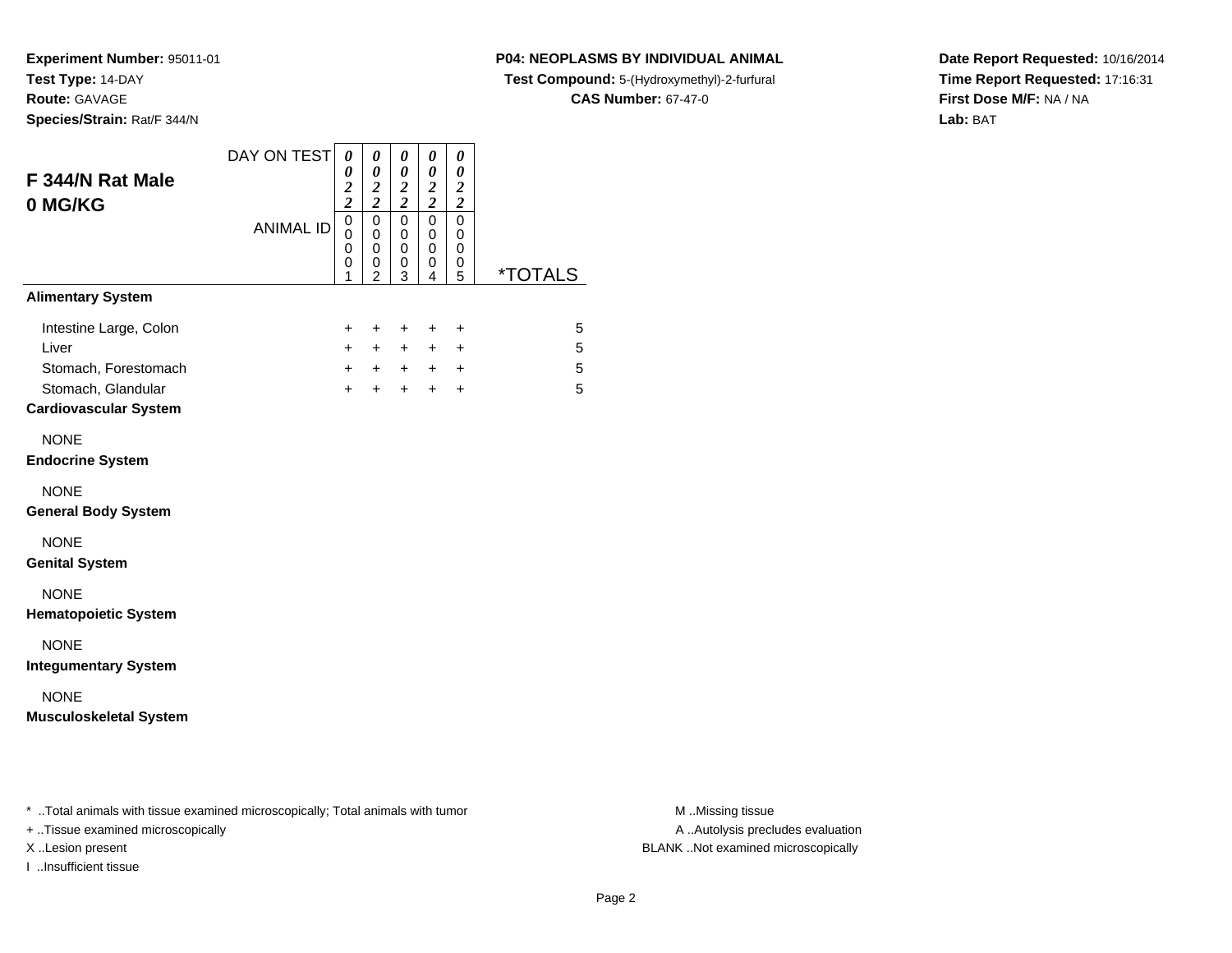### **P04: NEOPLASMS BY INDIVIDUAL ANIMAL**

**Test Compound:** 5-(Hydroxymethyl)-2-furfural

**CAS Number:** 67-47-0

**Date Report Requested:** 10/16/2014**Time Report Requested:** 17:16:31**First Dose M/F:** NA / NA**Lab:** BAT

| F 344/N Rat Male<br>0 MG/KG   | DAY ON TEST<br><b>ANIMAL ID</b> | 0<br>0<br>$\boldsymbol{2}$<br>$\overline{2}$<br>0<br>0<br>0<br>0<br>4 | 0<br>0<br>2<br>2<br>0<br>0<br>0<br>0<br>າ | 0<br>0<br>2<br>2<br>0<br>0<br>0<br>0<br>3 | 0<br>0<br>2<br>2<br>0<br>0<br>0<br>0<br>4 | 0<br>0<br>2<br>2<br>0<br>0<br>0<br>0<br>5 | ∟S<br>** |
|-------------------------------|---------------------------------|-----------------------------------------------------------------------|-------------------------------------------|-------------------------------------------|-------------------------------------------|-------------------------------------------|----------|
| <b>NONE</b><br>Narvous System |                                 |                                                                       |                                           |                                           |                                           |                                           |          |

**Nervous System**

NONE

**Respiratory System**

NONE

**Special Senses System**

NONE

**Urinary System**

## NONE

**SYSTEMIC LESIONS**

Multiple Organn  $+$ 

<sup>+</sup> <sup>+</sup> <sup>+</sup> <sup>+</sup> <sup>5</sup>

\* ..Total animals with tissue examined microscopically; Total animals with tumor

+ ..Tissue examined microscopically

I ..Insufficient tissue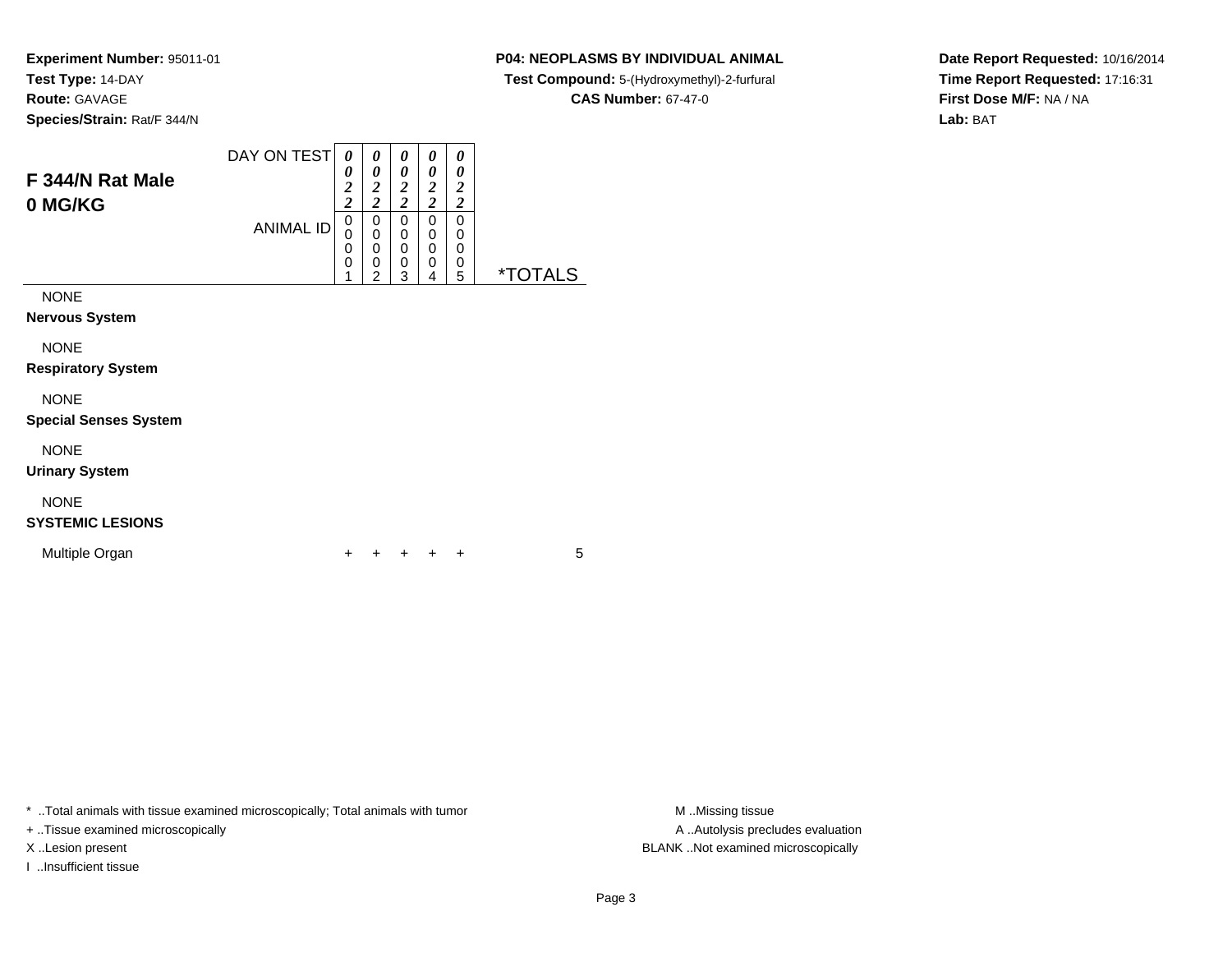### **P04: NEOPLASMS BY INDIVIDUAL ANIMAL**

**Test Compound:** 5-(Hydroxymethyl)-2-furfural

**CAS Number:** 67-47-0

**Date Report Requested:** 10/16/2014**Time Report Requested:** 17:16:31**First Dose M/F:** NA / NA**Lab:** BAT

|                  | $\boldsymbol{\theta}$<br>$\frac{2}{2}$  | $\boldsymbol{\theta}$<br>$\frac{2}{2}$         | 0<br>$\pmb{\theta}$<br>$\frac{2}{2}$ | 0<br>$\pmb{\theta}$<br>$\frac{2}{2}$ | 0<br>$\pmb{\theta}$<br>$\boldsymbol{2}$<br>$\overline{\mathbf{c}}$ |                               |
|------------------|-----------------------------------------|------------------------------------------------|--------------------------------------|--------------------------------------|--------------------------------------------------------------------|-------------------------------|
| <b>ANIMAL ID</b> | $\overline{0}$<br>$\mathbf 0$<br>0<br>0 | $\mathbf 0$<br>$\mathbf 0$<br>$\mathbf 0$<br>0 | $\pmb{0}$<br>$\mathbf 0$<br>0<br>0   | $\mathbf 0$<br>$\Omega$<br>0<br>0    | $\Omega$<br>0<br>0<br>1                                            | <i><b>*TOTALS</b></i>         |
|                  |                                         |                                                |                                      |                                      |                                                                    |                               |
|                  | $\ddot{}$<br>$+$                        | +<br>$+$                                       | +<br>$+$                             | +                                    | $\ddot{}$<br>$\ddot{}$                                             | 5<br>5                        |
|                  | $\ddot{}$<br>$+$                        | $+$<br>$+$                                     | $+$                                  |                                      | $\ddot{}$<br>$\ddot{}$                                             | 5<br>5                        |
|                  |                                         |                                                |                                      |                                      |                                                                    |                               |
|                  |                                         |                                                |                                      |                                      |                                                                    |                               |
|                  |                                         |                                                |                                      |                                      |                                                                    |                               |
|                  |                                         |                                                |                                      |                                      |                                                                    |                               |
|                  |                                         |                                                |                                      |                                      |                                                                    |                               |
|                  |                                         |                                                |                                      |                                      |                                                                    |                               |
|                  |                                         | 6                                              | 7                                    | 8                                    | 9<br>$+$                                                           | $\Omega$<br>$+$<br>$+$<br>$+$ |

+ ..Tissue examined microscopically

I ..Insufficient tissue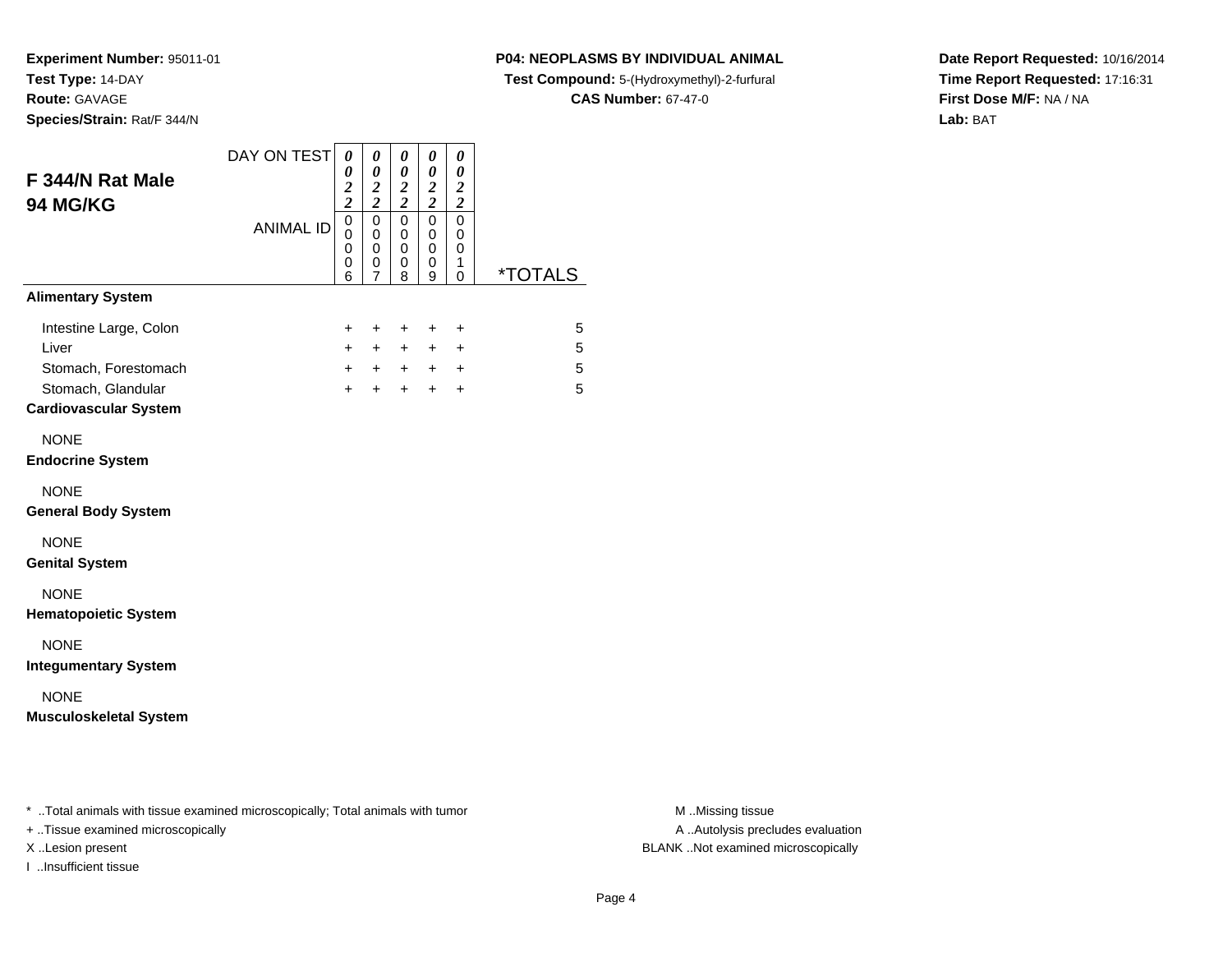### **P04: NEOPLASMS BY INDIVIDUAL ANIMAL**

**Test Compound:** 5-(Hydroxymethyl)-2-furfural

**CAS Number:** 67-47-0

**Date Report Requested:** 10/16/2014**Time Report Requested:** 17:16:31**First Dose M/F:** NA / NA**Lab:** BAT

| F 344/N Rat Male<br><b>94 MG/KG</b> | DAY ON TEST<br><b>ANIMAL ID</b> | 0<br>0<br>$\overline{2}$<br>2<br>0<br>0<br>0<br>0<br>6 | 0<br>0<br>2<br>2<br>0<br>0<br>0<br>0<br>⇁ | 0<br>0<br>2<br>2<br>0<br>0<br>0<br>0<br>8 | 0<br>0<br>2<br>ി<br>0<br>0<br>0<br>0<br>9 | 0<br>0<br>2<br>2<br>0<br>0<br>0<br>0 | *" |
|-------------------------------------|---------------------------------|--------------------------------------------------------|-------------------------------------------|-------------------------------------------|-------------------------------------------|--------------------------------------|----|
| <b>NONE</b>                         |                                 |                                                        |                                           |                                           |                                           |                                      |    |
| <b>Nervous System</b>               |                                 |                                                        |                                           |                                           |                                           |                                      |    |

NONE

**Respiratory System**

### NONE

**Special Senses System**

NONE

**Urinary System**

## NONE

### **SYSTEMIC LESIONS**

Multiple Organn  $+$ 

<sup>+</sup> <sup>+</sup> <sup>+</sup> <sup>+</sup> <sup>5</sup>

\* ..Total animals with tissue examined microscopically; Total animals with tumor

+ ..Tissue examined microscopically

I ..Insufficient tissue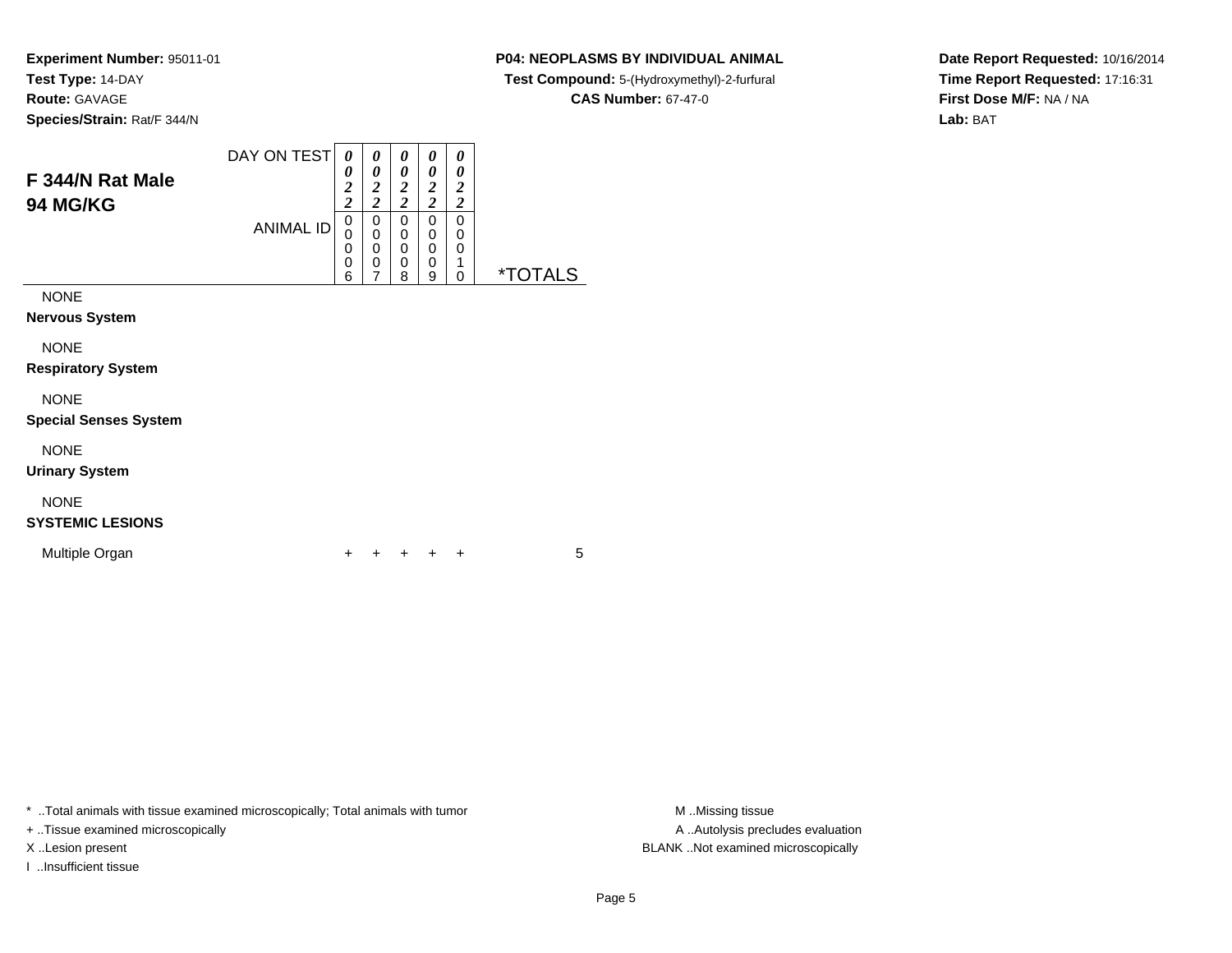#### **P04: NEOPLASMS BY INDIVIDUAL ANIMAL**

**Test Compound:** 5-(Hydroxymethyl)-2-furfural

**CAS Number:** 67-47-0

**Date Report Requested:** 10/16/2014**Time Report Requested:** 17:16:31**First Dose M/F:** NA / NA**Lab:** BAT

| F 344/N Rat Male<br><b>MG/KG</b><br>188                                                                       | DAY ON TEST      | 0<br>0<br>$\frac{2}{2}$            | $\pmb{\theta}$<br>0<br>$\frac{2}{2}$                   | 0<br>$\pmb{\theta}$<br>$\frac{2}{2}$      | 0<br>$\boldsymbol{\theta}$<br>$\frac{2}{2}$         | 0<br>$\pmb{\theta}$<br>$\boldsymbol{2}$<br>$\overline{\mathbf{c}}$ |                       |
|---------------------------------------------------------------------------------------------------------------|------------------|------------------------------------|--------------------------------------------------------|-------------------------------------------|-----------------------------------------------------|--------------------------------------------------------------------|-----------------------|
|                                                                                                               | <b>ANIMAL ID</b> | $\overline{0}$<br>0<br>0<br>1<br>1 | $\mathbf 0$<br>$\mathbf 0$<br>0<br>1<br>$\overline{2}$ | $\mathbf 0$<br>$\mathbf 0$<br>0<br>1<br>3 | $\mathbf 0$<br>$\mathbf 0$<br>$\mathbf 0$<br>1<br>4 | $\mathbf 0$<br>0<br>0<br>1<br>5                                    | <i><b>*TOTALS</b></i> |
| <b>Alimentary System</b>                                                                                      |                  |                                    |                                                        |                                           |                                                     |                                                                    |                       |
| Intestine Large, Colon<br>Liver<br>Stomach, Forestomach<br>Stomach, Glandular<br><b>Cardiovascular System</b> |                  | +<br>$\ddot{}$<br>$\ddot{}$<br>$+$ | $\ddot{}$<br>$+$<br>$+$<br>$+$                         | $\ddot{}$<br>$+$<br>$+$<br>$+$            | $\pm$<br>$+$<br>$+$<br>$+$                          | $\ddot{}$<br>$\ddot{}$<br>$\ddot{}$<br>$+$                         | 5<br>5<br>5<br>5      |
| <b>NONE</b><br><b>Endocrine System</b>                                                                        |                  |                                    |                                                        |                                           |                                                     |                                                                    |                       |
| <b>NONE</b><br><b>General Body System</b>                                                                     |                  |                                    |                                                        |                                           |                                                     |                                                                    |                       |
| <b>NONE</b><br><b>Genital System</b>                                                                          |                  |                                    |                                                        |                                           |                                                     |                                                                    |                       |
| <b>NONE</b><br><b>Hematopoietic System</b>                                                                    |                  |                                    |                                                        |                                           |                                                     |                                                                    |                       |
| <b>NONE</b><br><b>Integumentary System</b>                                                                    |                  |                                    |                                                        |                                           |                                                     |                                                                    |                       |
| <b>NONE</b><br><b>Musculoskeletal System</b>                                                                  |                  |                                    |                                                        |                                           |                                                     |                                                                    |                       |
| * Total animals with tissue examined microscopically; Total animals with tumor                                |                  |                                    |                                                        |                                           |                                                     |                                                                    |                       |

+ ..Tissue examined microscopically

I ..Insufficient tissue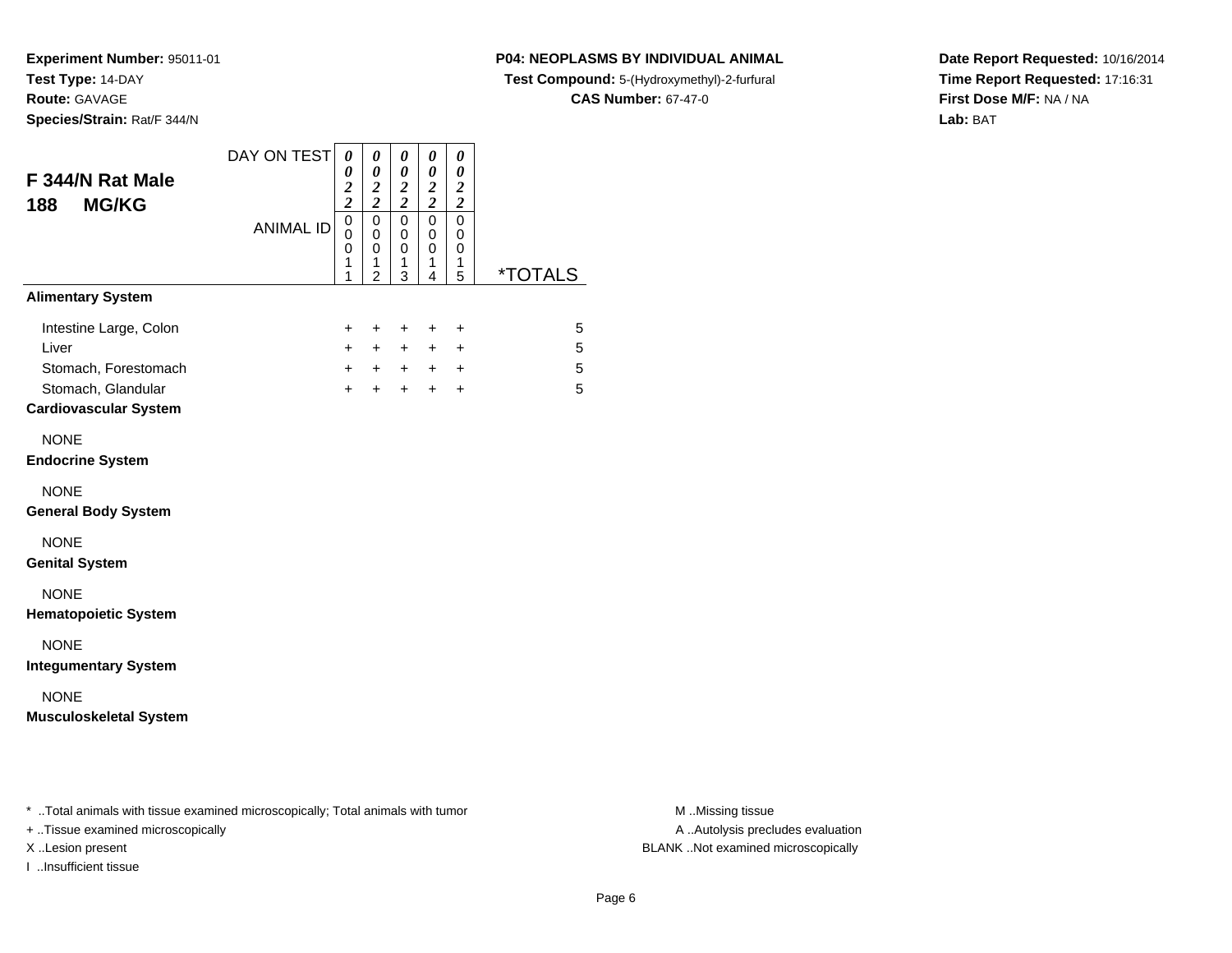### **P04: NEOPLASMS BY INDIVIDUAL ANIMAL**

**Test Compound:** 5-(Hydroxymethyl)-2-furfural

**CAS Number:** 67-47-0

**Date Report Requested:** 10/16/2014**Time Report Requested:** 17:16:31**First Dose M/F:** NA / NA**Lab:** BAT

| F 344/N Rat Male<br><b>MG/KG</b><br>188 | DAY ON TEST      | 0<br>0<br>$\overline{2}$<br>$\boldsymbol{2}$ | 0<br>0<br>$\overline{2}$<br>ን<br>∠ | 0<br>0<br>2<br>2      | 0<br>0<br>2<br>2 | 0<br>0<br>2<br>2      |           |
|-----------------------------------------|------------------|----------------------------------------------|------------------------------------|-----------------------|------------------|-----------------------|-----------|
|                                         | <b>ANIMAL ID</b> | 0<br>0<br>0<br>1<br>4                        | 0<br>0<br>0<br>$\mathfrak{p}$      | 0<br>0<br>0<br>◢<br>3 | 0<br>0<br>0<br>4 | 0<br>0<br>0<br>4<br>5 | ∣ S<br>×. |
| <b>NONE</b>                             |                  |                                              |                                    |                       |                  |                       |           |
| <b>Nervous System</b>                   |                  |                                              |                                    |                       |                  |                       |           |

NONE

**Respiratory System**

### NONE

**Special Senses System**

NONE

**Urinary System**

## NONE

### **SYSTEMIC LESIONS**

Multiple Organn  $+$ 

<sup>+</sup> <sup>+</sup> <sup>+</sup> <sup>+</sup> <sup>5</sup>

\* ..Total animals with tissue examined microscopically; Total animals with tumor **M** ...Missing tissue M ...Missing tissue

+ ..Tissue examined microscopically

I ..Insufficient tissue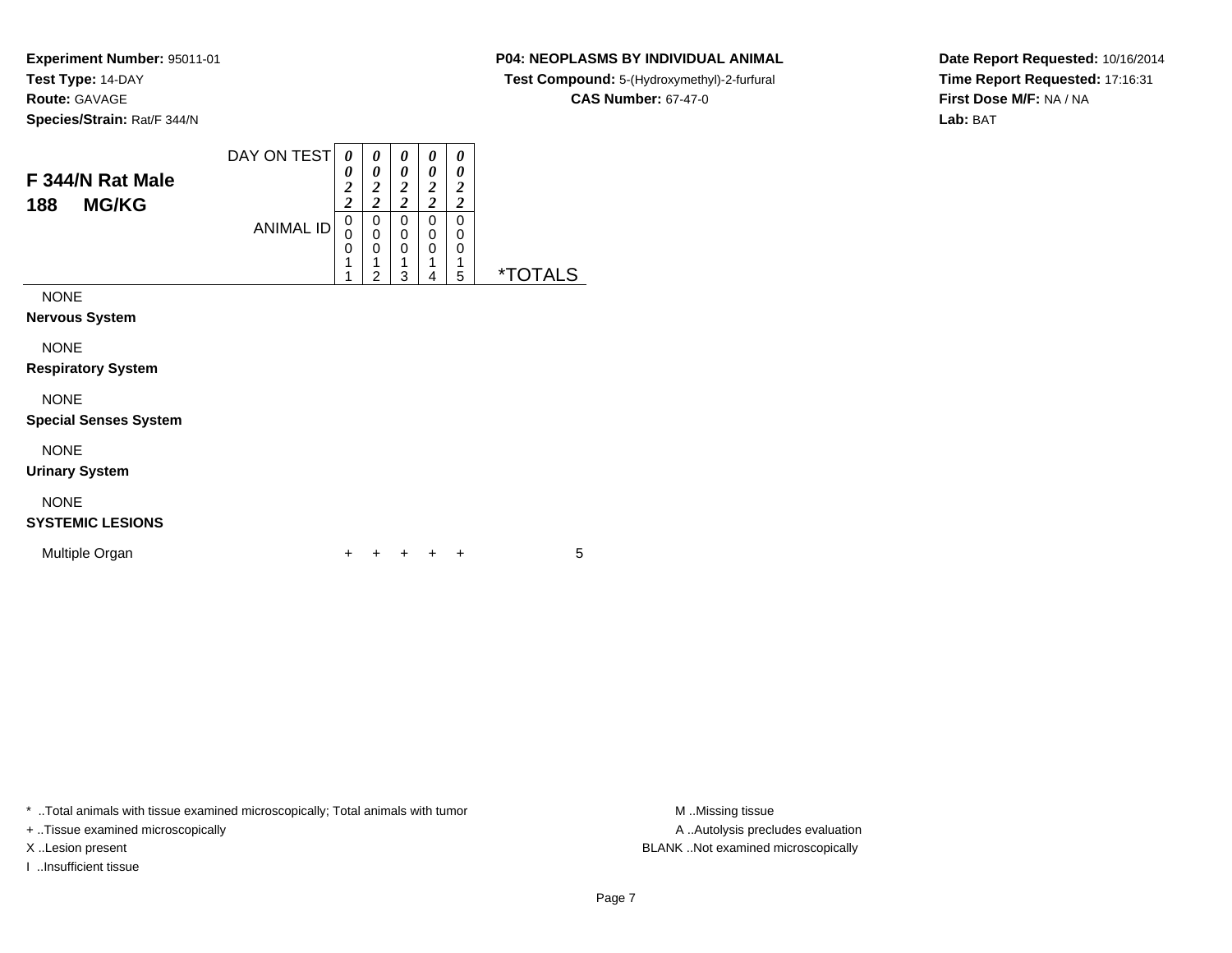I ..Insufficient tissue

**P04: NEOPLASMS BY INDIVIDUAL ANIMAL**

**Test Compound:** 5-(Hydroxymethyl)-2-furfural

**CAS Number:** 67-47-0

**Date Report Requested:** 10/16/2014**Time Report Requested:** 17:16:31**First Dose M/F:** NA / NA**Lab:** BAT

| F 344/N Rat Male<br><b>MG/KG</b><br>375                                                                       | DAY ON TEST      | 0<br>0<br>$\frac{2}{2}$                    | 0<br>$\pmb{\theta}$<br>$\boldsymbol{2}$<br>$\overline{2}$ | 0<br>$\pmb{\theta}$<br>$\frac{2}{2}$ | 0<br>$\pmb{\theta}$<br>$\boldsymbol{2}$<br>$\overline{2}$ | 0<br>$\boldsymbol{\theta}$<br>$\boldsymbol{2}$<br>$\overline{2}$ |                       |
|---------------------------------------------------------------------------------------------------------------|------------------|--------------------------------------------|-----------------------------------------------------------|--------------------------------------|-----------------------------------------------------------|------------------------------------------------------------------|-----------------------|
|                                                                                                               | <b>ANIMAL ID</b> | $\mathbf 0$<br>0<br>0<br>$\mathbf{1}$<br>6 | $\mathbf 0$<br>0<br>0<br>1<br>7                           | $\pmb{0}$<br>0<br>0<br>1<br>8        | $\pmb{0}$<br>0<br>0<br>1<br>9                             | 0<br>0<br>0<br>2<br>0                                            | <i><b>*TOTALS</b></i> |
| <b>Alimentary System</b>                                                                                      |                  |                                            |                                                           |                                      |                                                           |                                                                  |                       |
| Intestine Large, Colon<br>Liver<br>Stomach, Forestomach<br>Stomach, Glandular<br><b>Cardiovascular System</b> |                  | +<br>$+$<br>$+$<br>$+$                     | $\ddot{}$<br>$+$<br>$+$<br>$+$                            | $\ddot{}$<br>$+$<br>$+$<br>$+$       | +<br>$+$<br>$+$<br>$+$                                    | $\ddot{}$<br>$\ddot{}$<br>$\ddot{}$<br>$+$                       | 5<br>5<br>5<br>5      |
| <b>NONE</b><br><b>Endocrine System</b>                                                                        |                  |                                            |                                                           |                                      |                                                           |                                                                  |                       |
| <b>NONE</b><br><b>General Body System</b>                                                                     |                  |                                            |                                                           |                                      |                                                           |                                                                  |                       |
| <b>NONE</b><br><b>Genital System</b>                                                                          |                  |                                            |                                                           |                                      |                                                           |                                                                  |                       |
| <b>NONE</b><br><b>Hematopoietic System</b>                                                                    |                  |                                            |                                                           |                                      |                                                           |                                                                  |                       |
| <b>NONE</b><br><b>Integumentary System</b>                                                                    |                  |                                            |                                                           |                                      |                                                           |                                                                  |                       |
| <b>NONE</b><br><b>Musculoskeletal System</b>                                                                  |                  |                                            |                                                           |                                      |                                                           |                                                                  |                       |
| * Total animals with tissue examined microscopically; Total animals with tumor                                |                  |                                            |                                                           |                                      |                                                           |                                                                  |                       |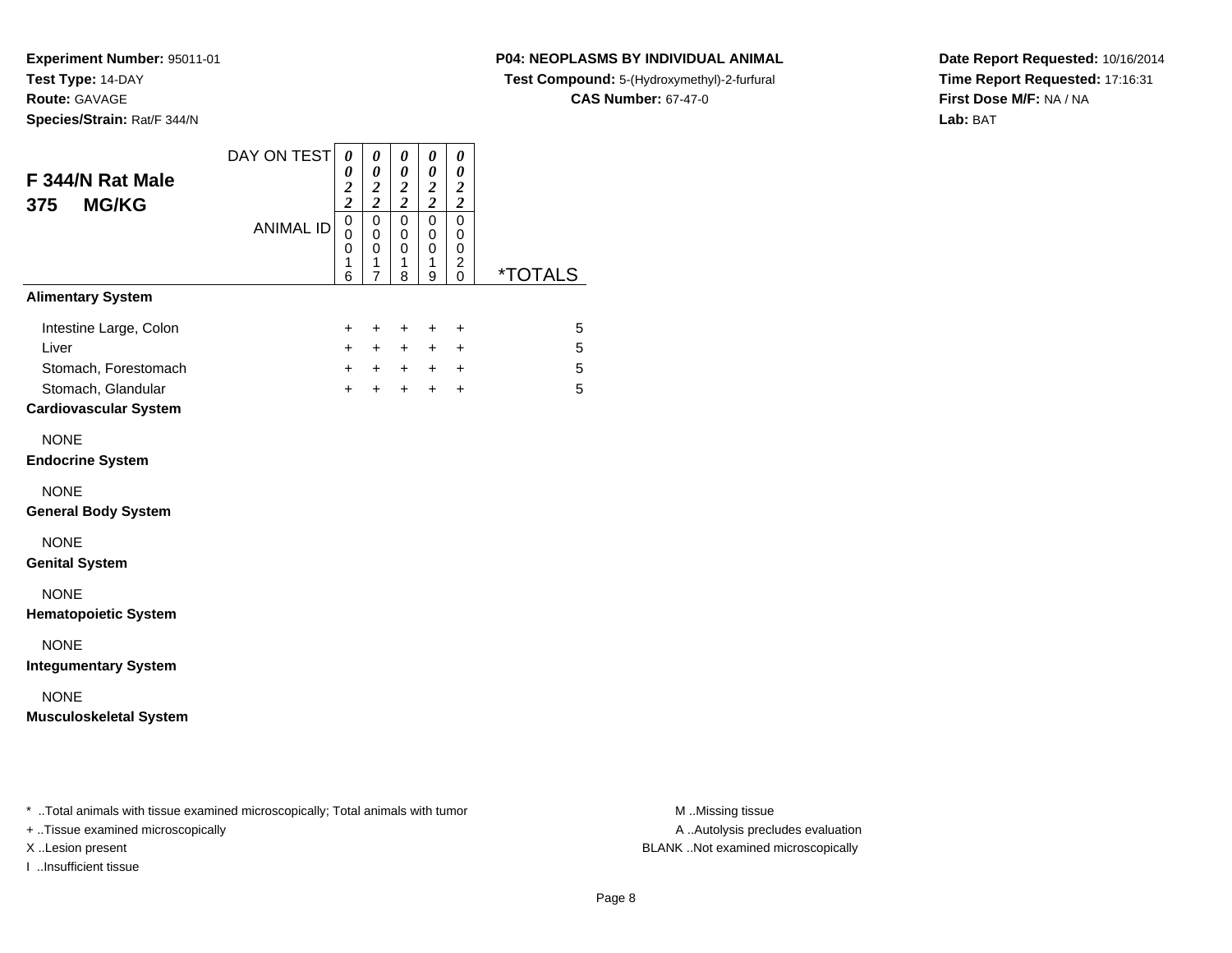### **P04: NEOPLASMS BY INDIVIDUAL ANIMAL**

**Test Compound:** 5-(Hydroxymethyl)-2-furfural

**CAS Number:** 67-47-0

**Date Report Requested:** 10/16/2014**Time Report Requested:** 17:16:31**First Dose M/F:** NA / NA**Lab:** BAT

| DAY ON TEST<br><b>ANIMAL ID</b> | 0<br>0<br>$\boldsymbol{2}$<br>$\overline{2}$<br>0<br>0<br>0<br>1<br>л.<br>6 | 0<br>0<br>$\overline{c}$<br>$\overline{2}$<br>0<br>0<br>0<br>4<br>7 | 0<br>0<br>2<br>2<br>0<br>0<br>0<br>-4<br>8 | 0<br>0<br>2<br>7<br>0<br>0<br>0<br>4<br>9 | 0<br>0<br>2<br>2<br>0<br>0<br>0<br>っ<br>0 | *. |
|---------------------------------|-----------------------------------------------------------------------------|---------------------------------------------------------------------|--------------------------------------------|-------------------------------------------|-------------------------------------------|----|
|                                 |                                                                             |                                                                     |                                            |                                           |                                           |    |
|                                 |                                                                             |                                                                     |                                            |                                           |                                           |    |

NONE

**Respiratory System**

### NONE

**Special Senses System**

NONE

**Urinary System**

## NONE

### **SYSTEMIC LESIONS**

Multiple Organn  $+$ 

<sup>+</sup> <sup>+</sup> <sup>+</sup> <sup>+</sup> <sup>5</sup>

\* ..Total animals with tissue examined microscopically; Total animals with tumor **M** ...Missing tissue M ...Missing tissue

+ ..Tissue examined microscopically

I ..Insufficient tissue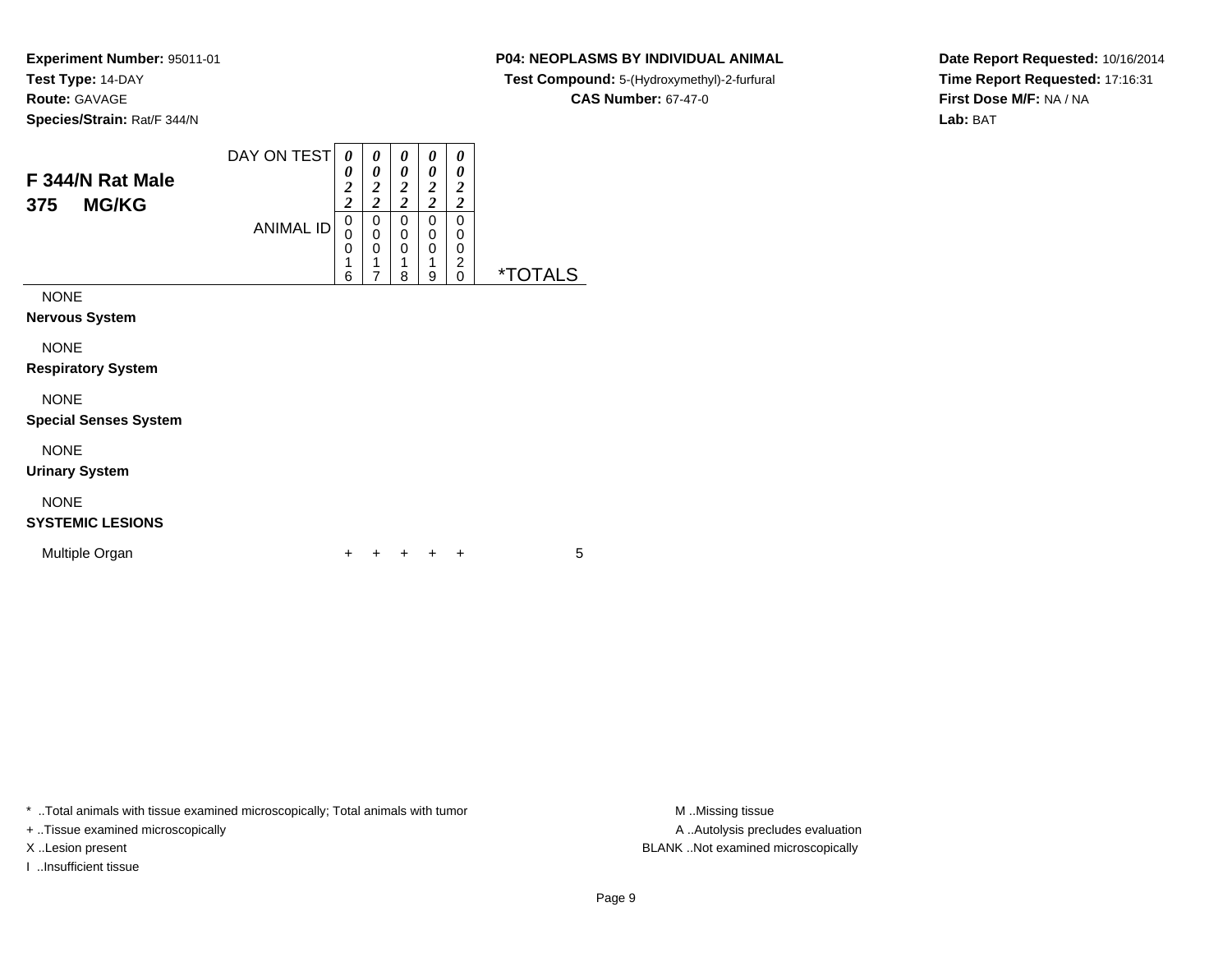**Species/Strain:** Rat/F 344/N

### **P04: NEOPLASMS BY INDIVIDUAL ANIMAL**

**Test Compound:** 5-(Hydroxymethyl)-2-furfural

**CAS Number:** 67-47-0

**Date Report Requested:** 10/16/2014**Time Report Requested:** 17:16:31**First Dose M/F:** NA / NA**Lab:** BAT

| F 344/N Rat Male<br><b>MG/KG</b><br>750                                                                       | DAY ON TEST      | 0<br>0<br>$\frac{2}{2}$                                 | 0<br>$\pmb{\theta}$<br>$\frac{2}{2}$      | 0<br>0<br>$\frac{2}{2}$                | 0<br>0<br>$\boldsymbol{2}$<br>$\overline{2}$ | 0<br>$\boldsymbol{\theta}$<br>$\boldsymbol{2}$<br>$\boldsymbol{2}$ |                       |
|---------------------------------------------------------------------------------------------------------------|------------------|---------------------------------------------------------|-------------------------------------------|----------------------------------------|----------------------------------------------|--------------------------------------------------------------------|-----------------------|
|                                                                                                               | <b>ANIMAL ID</b> | $\mathsf 0$<br>0<br>0<br>$\overline{2}$<br>$\mathbf{1}$ | $\overline{0}$<br>0<br>0<br>$\frac{2}{2}$ | 0<br>$\mathbf 0$<br>0<br>$\frac{2}{3}$ | $\overline{0}$<br>0<br>0<br>$\frac{2}{4}$    | $\overline{0}$<br>$\mathbf 0$<br>0<br>$\frac{2}{5}$                | <i><b>*TOTALS</b></i> |
| <b>Alimentary System</b>                                                                                      |                  |                                                         |                                           |                                        |                                              |                                                                    |                       |
| Intestine Large, Colon<br>Liver<br>Stomach, Forestomach<br>Stomach, Glandular<br><b>Cardiovascular System</b> |                  | $\ddot{}$<br>$+$<br>$+$<br>$+$                          | +<br>$+$<br>$+$<br>$\ddot{}$              | $\ddot{}$<br>$+$<br>$+$<br>$+$         | +<br>$+$<br>$+$<br>$+$                       | $\ddot{}$<br>$\ddot{}$<br>$\ddot{}$<br>$\ddot{}$                   | 5<br>5<br>5<br>5      |
| <b>NONE</b><br><b>Endocrine System</b>                                                                        |                  |                                                         |                                           |                                        |                                              |                                                                    |                       |
| <b>NONE</b><br><b>General Body System</b>                                                                     |                  |                                                         |                                           |                                        |                                              |                                                                    |                       |
| <b>NONE</b><br><b>Genital System</b>                                                                          |                  |                                                         |                                           |                                        |                                              |                                                                    |                       |
| <b>NONE</b><br><b>Hematopoietic System</b>                                                                    |                  |                                                         |                                           |                                        |                                              |                                                                    |                       |
| <b>NONE</b><br><b>Integumentary System</b>                                                                    |                  |                                                         |                                           |                                        |                                              |                                                                    |                       |
| <b>NONE</b><br><b>Musculoskeletal System</b>                                                                  |                  |                                                         |                                           |                                        |                                              |                                                                    |                       |
|                                                                                                               |                  |                                                         |                                           |                                        |                                              |                                                                    |                       |
| * Total animals with tissue examined microscopically; Total animals with tumor                                |                  |                                                         |                                           |                                        |                                              |                                                                    |                       |

+ ..Tissue examined microscopically

I ..Insufficient tissue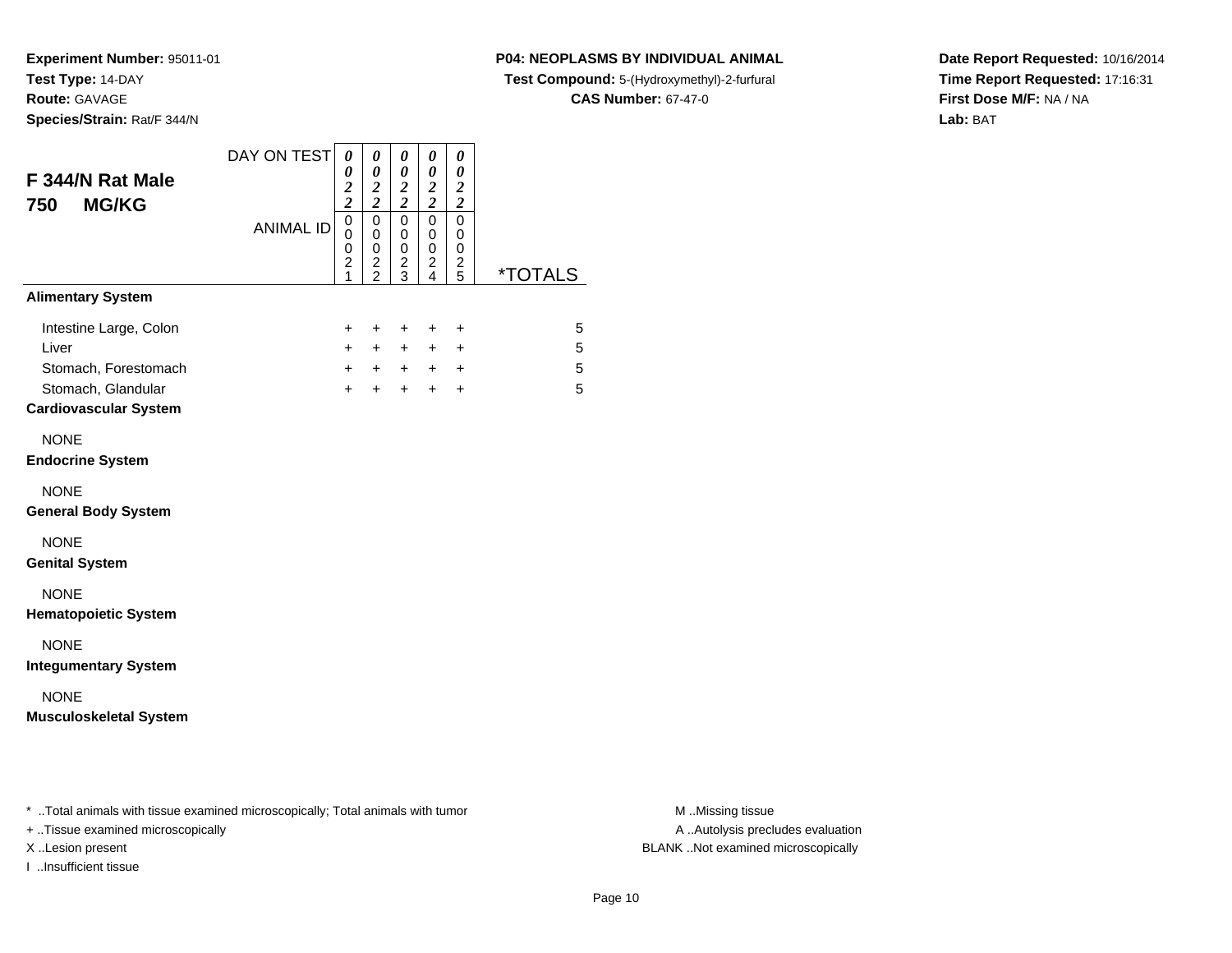### **P04: NEOPLASMS BY INDIVIDUAL ANIMAL**

**Test Compound:** 5-(Hydroxymethyl)-2-furfural

**CAS Number:** 67-47-0

**Date Report Requested:** 10/16/2014**Time Report Requested:** 17:16:31**First Dose M/F:** NA / NA**Lab:** BAT

| F 344/N Rat Male<br><b>MG/KG</b><br>750 | DAY ON TEST<br><b>ANIMAL ID</b> | 0<br>0<br>$\overline{2}$<br>$\overline{2}$<br>0<br>U<br>0<br>$\overline{2}$ | 0<br>0<br>2<br>◠<br>∠<br>0<br>0<br>0<br>2<br>ົ | $\theta$<br>0<br>2<br>2<br>0<br>0<br>0<br>2<br>з | 0<br>0<br>2<br>2<br>0<br>0<br>0<br>2<br>4 | 0<br>0<br>2<br>2<br>0<br>0<br>0<br>2<br>5 | *.<br>-S |
|-----------------------------------------|---------------------------------|-----------------------------------------------------------------------------|------------------------------------------------|--------------------------------------------------|-------------------------------------------|-------------------------------------------|----------|
| <b>NONE</b><br><b>Nervous System</b>    |                                 |                                                                             |                                                |                                                  |                                           |                                           |          |

NONE

**Respiratory System**

NONE

**Special Senses System**

NONE

**Urinary System**

## NONE

### **SYSTEMIC LESIONS**

Multiple Organn  $+$ 

<sup>+</sup> <sup>+</sup> <sup>+</sup> <sup>+</sup> <sup>5</sup>

\* ..Total animals with tissue examined microscopically; Total animals with tumor M..Missing tissue

+ ..Tissue examined microscopically

I ..Insufficient tissue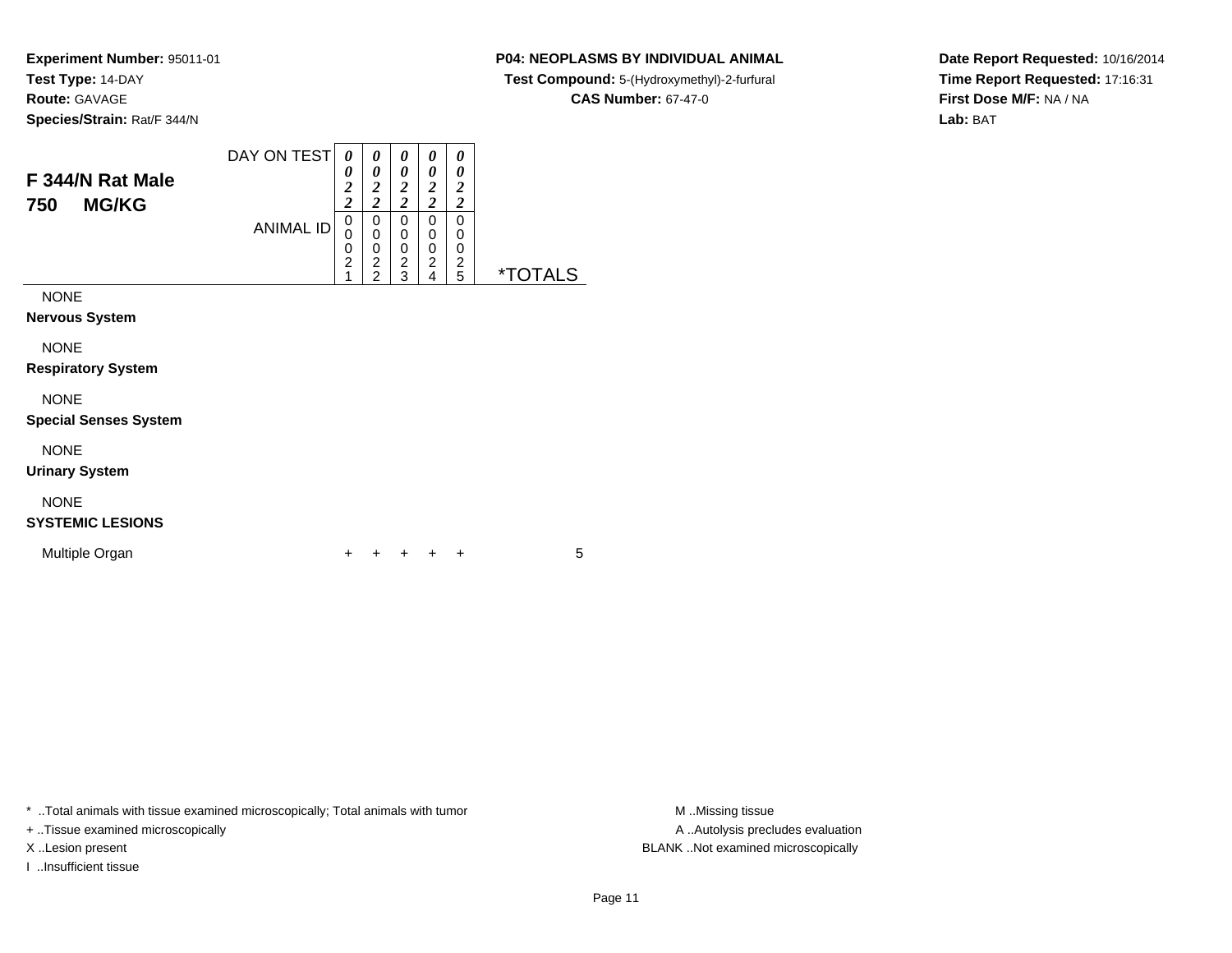### **P04: NEOPLASMS BY INDIVIDUAL ANIMAL**

**Test Compound:** 5-(Hydroxymethyl)-2-furfural

**CAS Number:** 67-47-0

**Date Report Requested:** 10/16/2014**Time Report Requested:** 17:16:31**First Dose M/F:** NA / NA**Lab:** BAT

| <b>ANIMAL ID</b> | 6<br>$\mathsf 0$<br>$\mathbf 0$<br>0<br>$\overline{\mathbf{c}}$<br>6<br>+ | $\frac{2}{2}$<br>$\mathsf 0$<br>$\mathbf 0$<br>$\pmb{0}$<br>$\frac{2}{7}$ | $\frac{2}{2}$<br>$\overline{0}$<br>$\mathbf 0$<br>$\pmb{0}$<br>$\overline{\mathbf{c}}$<br>8 | $\frac{2}{2}$<br>$\mathbf 0$<br>$\mathbf 0$<br>0<br>$\overline{c}$<br>9 | $\overline{c}$<br>$\mathbf 0$<br>$\mathbf 0$<br>0<br>3<br>0 | <i><b>*TOTALS</b></i>                                                          |
|------------------|---------------------------------------------------------------------------|---------------------------------------------------------------------------|---------------------------------------------------------------------------------------------|-------------------------------------------------------------------------|-------------------------------------------------------------|--------------------------------------------------------------------------------|
|                  |                                                                           |                                                                           |                                                                                             |                                                                         |                                                             |                                                                                |
|                  |                                                                           |                                                                           |                                                                                             |                                                                         |                                                             |                                                                                |
|                  | $\ddot{}$<br>$\ddot{}$<br>$+$                                             | +<br>$+$<br>$+$<br>$+$                                                    | $\ddot{}$<br>$\ddot{}$<br>$+$<br>$+$                                                        | $\ddot{}$<br>$+$<br>$+$<br>$+$                                          | $\ddot{}$<br>$\ddot{}$<br>$\ddot{}$<br>$\ddot{}$            | 5<br>5<br>5<br>5                                                               |
|                  |                                                                           |                                                                           |                                                                                             |                                                                         |                                                             |                                                                                |
|                  |                                                                           |                                                                           |                                                                                             |                                                                         |                                                             |                                                                                |
|                  |                                                                           |                                                                           |                                                                                             |                                                                         |                                                             |                                                                                |
|                  |                                                                           |                                                                           |                                                                                             |                                                                         |                                                             |                                                                                |
|                  |                                                                           |                                                                           |                                                                                             |                                                                         |                                                             |                                                                                |
|                  |                                                                           |                                                                           |                                                                                             |                                                                         |                                                             |                                                                                |
|                  |                                                                           |                                                                           |                                                                                             |                                                                         |                                                             |                                                                                |
|                  |                                                                           |                                                                           |                                                                                             |                                                                         |                                                             |                                                                                |
|                  |                                                                           |                                                                           |                                                                                             |                                                                         |                                                             | * Total animals with tissue examined microscopically; Total animals with tumor |

+ ..Tissue examined microscopically

I ..Insufficient tissue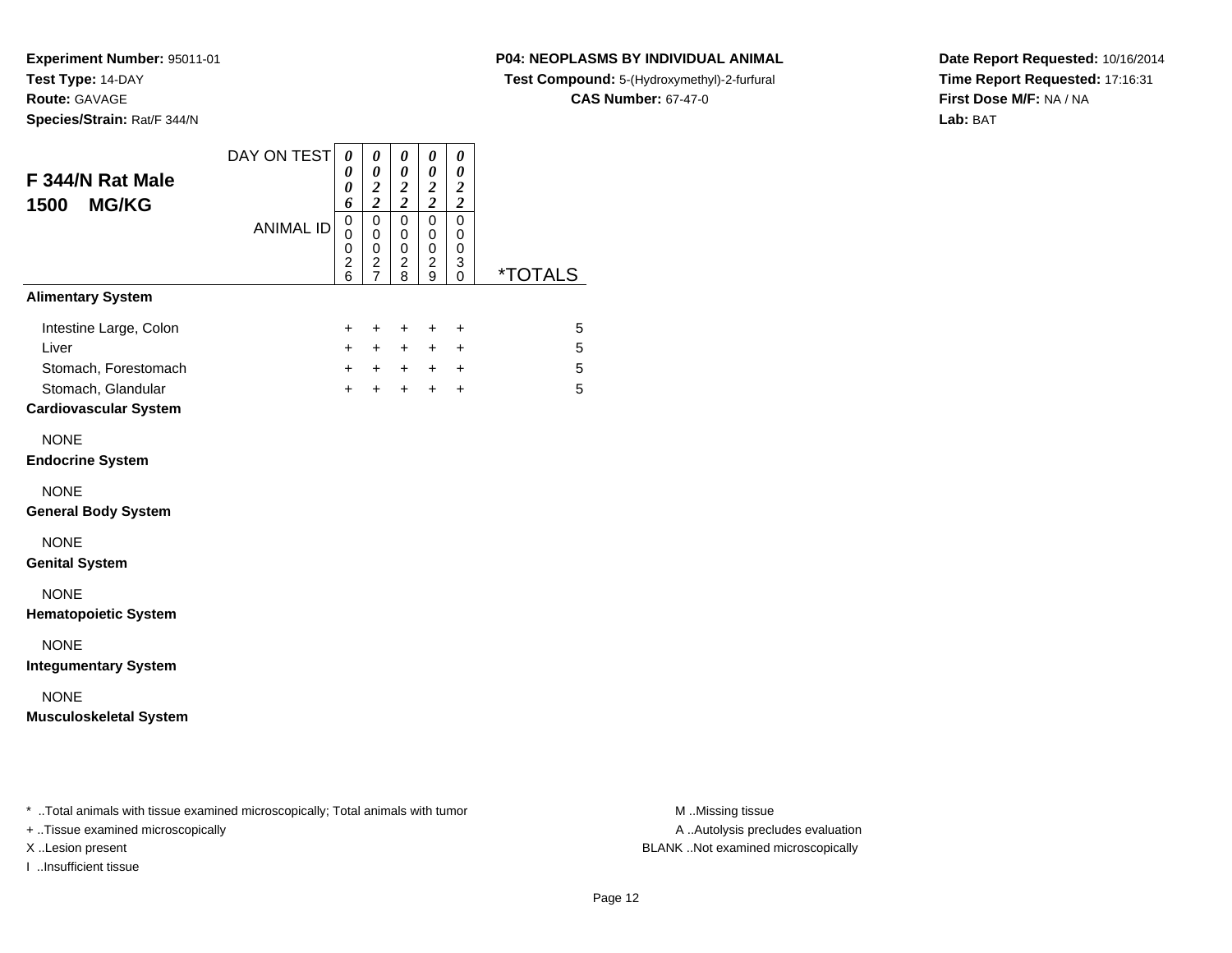### **P04: NEOPLASMS BY INDIVIDUAL ANIMAL**

 **Test Compound:** 5-(Hydroxymethyl)-2-furfural **CAS Number:** 67-47-0

**Date Report Requested:** 10/16/2014**Time Report Requested:** 17:16:31**First Dose M/F:** NA / NA**Lab:** BAT

| F 344/N Rat Male          | DAY ON TEST      | 0<br>0                        | 0<br>0                             | 0<br>0                        | 0<br>0                        | 0<br>0                |                       |
|---------------------------|------------------|-------------------------------|------------------------------------|-------------------------------|-------------------------------|-----------------------|-----------------------|
| <b>MG/KG</b><br>1500      |                  | 0<br>6                        | $\overline{2}$<br>2                | 2<br>$\overline{c}$           | $\overline{2}$<br>2           | $\boldsymbol{2}$<br>2 |                       |
|                           | <b>ANIMAL ID</b> | 0<br>0<br>0<br>$\overline{2}$ | 0<br>0<br>0<br>$\overline{2}$<br>7 | 0<br>0<br>0<br>$\overline{2}$ | 0<br>0<br>0<br>$\overline{2}$ | 0<br>0<br>0<br>3      |                       |
| <b>NONE</b>               |                  | 6                             |                                    | 8                             | 9                             | $\mathbf 0$           | <i><b>*TOTALS</b></i> |
| <b>Nervous System</b>     |                  |                               |                                    |                               |                               |                       |                       |
| <b>NONE</b>               |                  |                               |                                    |                               |                               |                       |                       |
| <b>Respiratory System</b> |                  |                               |                                    |                               |                               |                       |                       |
| <b>NIONIE</b>             |                  |                               |                                    |                               |                               |                       |                       |

NONE

**Special Senses System**

NONE

**Urinary System**

NONE

**SYSTEMIC LESIONS**

Multiple Organn  $+$ 

 <sup>+</sup> <sup>+</sup> <sup>+</sup> <sup>+</sup> <sup>5</sup> \*\*\*END OF MALE DATA\*\*\*

\* ..Total animals with tissue examined microscopically; Total animals with tumor

+ ..Tissue examined microscopically

I ..Insufficient tissue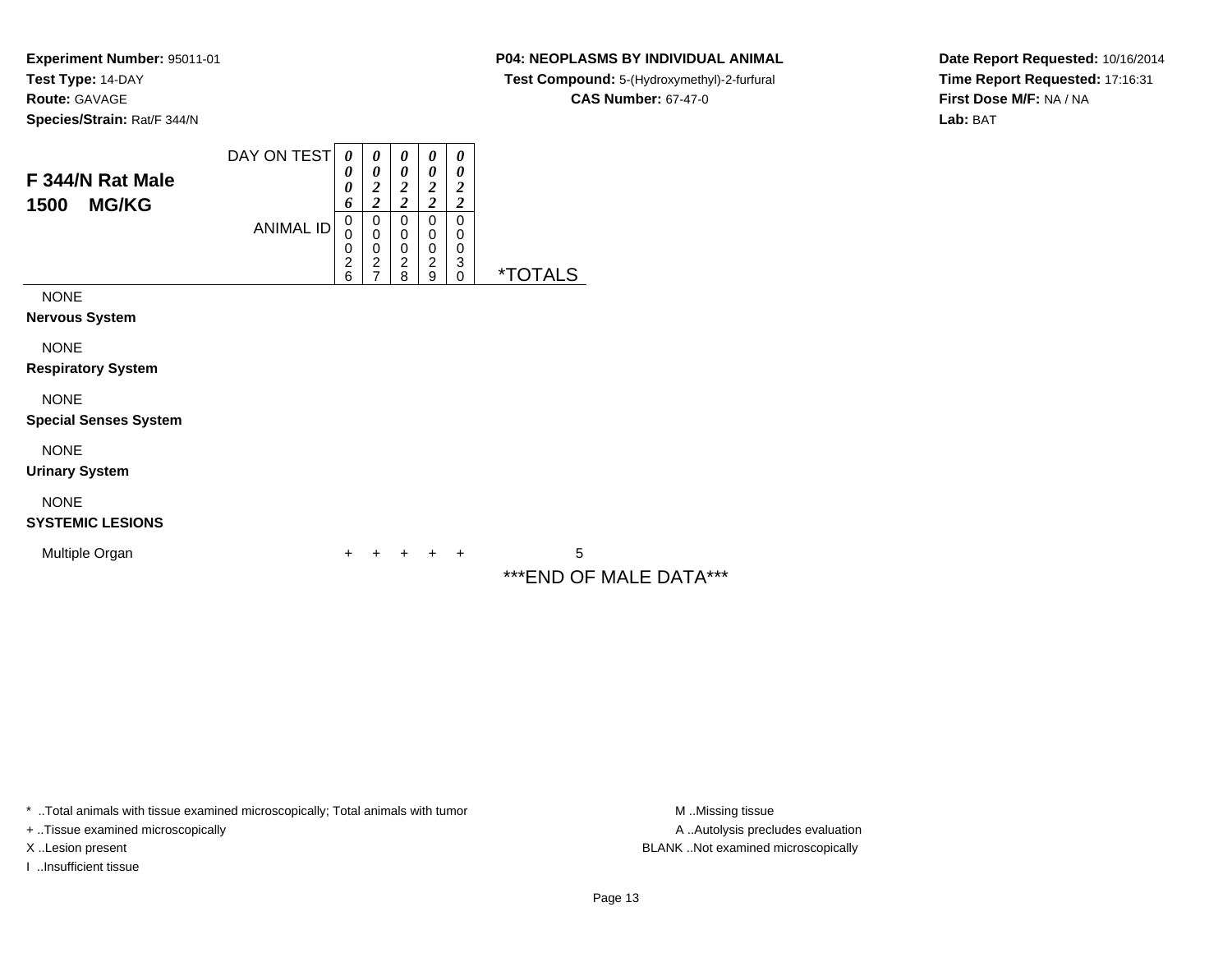**Experiment Number:** 95011-01**Test Type:** 14-DAY

**Route:** GAVAGE

**Species/Strain:** Rat/F 344/N

### **P04: NEOPLASMS BY INDIVIDUAL ANIMAL**

**Test Compound:** 5-(Hydroxymethyl)-2-furfural

**CAS Number:** 67-47-0

**Date Report Requested:** 10/16/2014**Time Report Requested:** 17:16:31**First Dose M/F:** NA / NA**Lab:** BAT

| $\frac{2}{2}$<br>$\mathbf 0$<br>0<br>$\mathbf 0$<br>$\overline{3}$<br>1<br>+<br>$\ddot{}$<br>$+$<br>$+$ | $\frac{2}{2}$<br>$\overline{0}$<br>0<br>$\mathsf 0$<br>$\frac{3}{2}$<br>$\ddot{}$<br>$\ddot{}$<br>$+$<br>$+$ | $\frac{2}{2}$<br>$\overline{0}$<br>$\mathbf 0$<br>$\mathsf 0$<br>$\frac{3}{3}$<br>+<br>$+$<br>$+$<br>$+$ $-$ | $\overline{\mathbf{c}}$<br>$\overline{0}$<br>0<br>0<br>3<br>4<br>$\ddot{}$<br>$+$<br>$+$<br>$+$ | $\boldsymbol{2}$<br>$\mathbf 0$<br>0<br>0<br>3<br>5<br>$\ddot{}$<br>$\ddot{}$<br>$\ddot{}$<br>$\ddot{}$ | <i><b>*TOTALS</b></i> | 5<br>5<br>5<br>5 |
|---------------------------------------------------------------------------------------------------------|--------------------------------------------------------------------------------------------------------------|--------------------------------------------------------------------------------------------------------------|-------------------------------------------------------------------------------------------------|---------------------------------------------------------------------------------------------------------|-----------------------|------------------|
|                                                                                                         |                                                                                                              |                                                                                                              |                                                                                                 |                                                                                                         |                       |                  |
|                                                                                                         |                                                                                                              |                                                                                                              |                                                                                                 |                                                                                                         |                       |                  |
|                                                                                                         |                                                                                                              |                                                                                                              |                                                                                                 |                                                                                                         |                       |                  |
|                                                                                                         |                                                                                                              |                                                                                                              |                                                                                                 |                                                                                                         |                       |                  |
|                                                                                                         |                                                                                                              |                                                                                                              |                                                                                                 |                                                                                                         |                       |                  |
|                                                                                                         |                                                                                                              |                                                                                                              |                                                                                                 |                                                                                                         |                       |                  |
|                                                                                                         |                                                                                                              |                                                                                                              |                                                                                                 |                                                                                                         |                       |                  |
|                                                                                                         |                                                                                                              |                                                                                                              |                                                                                                 |                                                                                                         |                       |                  |
|                                                                                                         |                                                                                                              |                                                                                                              |                                                                                                 |                                                                                                         |                       |                  |
|                                                                                                         |                                                                                                              |                                                                                                              |                                                                                                 |                                                                                                         |                       |                  |

+ ..Tissue examined microscopically

I ..Insufficient tissue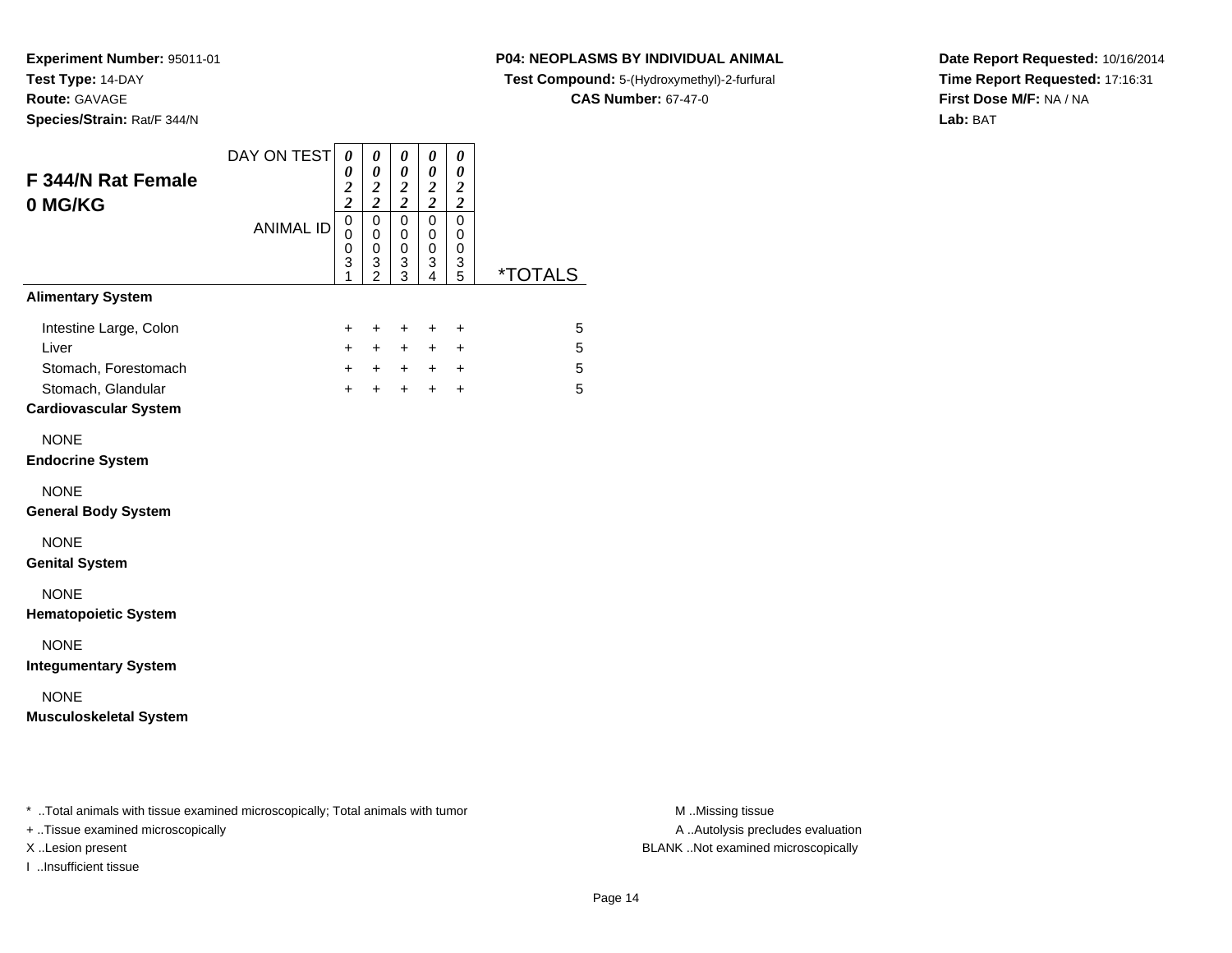**Species/Strain:** Rat/F 344/N

### **P04: NEOPLASMS BY INDIVIDUAL ANIMAL**

**Test Compound:** 5-(Hydroxymethyl)-2-furfural

**CAS Number:** 67-47-0

**Date Report Requested:** 10/16/2014**Time Report Requested:** 17:16:31**First Dose M/F:** NA / NA**Lab:** BAT

| F 344/N Rat Female<br>0 MG/KG        | DAY ON TEST<br><b>ANIMAL ID</b> | 0<br>0<br>$\overline{2}$<br>$\overline{\mathbf{c}}$<br>0<br>0<br>0<br>3<br>A | 0<br>0<br>2<br>2<br>0<br>0<br>0<br>3<br>າ | 0<br>0<br>2<br>2<br>0<br>0<br>0<br>3<br>3 | 0<br>0<br>2<br>2<br>0<br>0<br>0<br>3<br>4 | 0<br>0<br>$\overline{2}$<br>2<br>0<br>0<br>0<br>3<br>5 | ਾਂ ⊺ਾਂ<br>۱S |
|--------------------------------------|---------------------------------|------------------------------------------------------------------------------|-------------------------------------------|-------------------------------------------|-------------------------------------------|--------------------------------------------------------|--------------|
| <b>NONE</b><br><b>Nervous System</b> |                                 |                                                                              |                                           |                                           |                                           |                                                        |              |

NONE

**Respiratory System**

### NONE

**Special Senses System**

NONE

**Urinary System**

## NONE

### **SYSTEMIC LESIONS**

Multiple Organn  $+$ 

<sup>+</sup> <sup>+</sup> <sup>+</sup> <sup>+</sup> <sup>5</sup>

\* ..Total animals with tissue examined microscopically; Total animals with tumor **M** . Missing tissue M ..Missing tissue

+ ..Tissue examined microscopically

I ..Insufficient tissue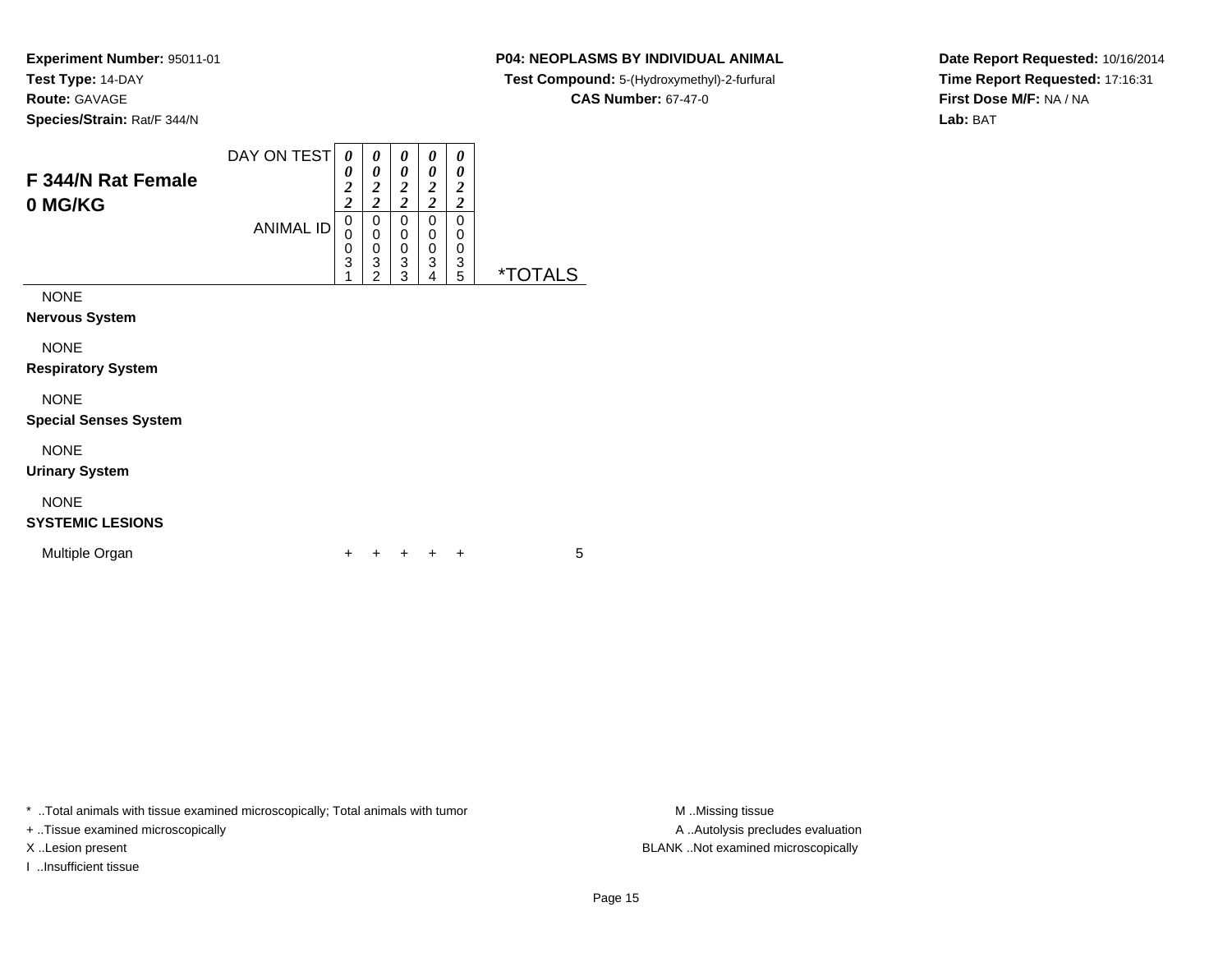### **P04: NEOPLASMS BY INDIVIDUAL ANIMAL**

**Test Compound:** 5-(Hydroxymethyl)-2-furfural

**CAS Number:** 67-47-0

**Date Report Requested:** 10/16/2014**Time Report Requested:** 17:16:31**First Dose M/F:** NA / NA**Lab:** BAT

| <b>F 344/N Rat Female</b><br><b>94 MG/KG</b>                                                                  | DAY ON TEST      | $\boldsymbol{\theta}$<br>$\pmb{\theta}$<br>$\overline{\mathbf{c}}$<br>$\overline{\mathbf{c}}$ | 0<br>$\boldsymbol{\theta}$<br>$\overline{\mathbf{c}}$<br>$\overline{\mathbf{c}}$ | 0<br>$\pmb{\theta}$<br>$\frac{2}{2}$ | 0<br>$\pmb{\theta}$<br>$\boldsymbol{2}$<br>$\boldsymbol{2}$ | 0<br>$\boldsymbol{\theta}$<br>$\boldsymbol{2}$<br>$\boldsymbol{2}$ |                       |
|---------------------------------------------------------------------------------------------------------------|------------------|-----------------------------------------------------------------------------------------------|----------------------------------------------------------------------------------|--------------------------------------|-------------------------------------------------------------|--------------------------------------------------------------------|-----------------------|
|                                                                                                               | <b>ANIMAL ID</b> | $\mathbf 0$<br>$\mathbf 0$<br>0<br>$\ensuremath{\mathsf{3}}$<br>6                             | 0<br>$\mathbf 0$<br>0<br>3<br>$\overline{7}$                                     | $\pmb{0}$<br>0<br>0<br>3<br>8        | $\mathbf 0$<br>$\mathbf 0$<br>$\pmb{0}$<br>3<br>9           | $\mathbf 0$<br>$\mathbf 0$<br>0<br>4<br>0                          | <i><b>*TOTALS</b></i> |
| <b>Alimentary System</b>                                                                                      |                  |                                                                                               |                                                                                  |                                      |                                                             |                                                                    |                       |
| Intestine Large, Colon<br>Liver<br>Stomach, Forestomach<br>Stomach, Glandular<br><b>Cardiovascular System</b> |                  | +<br>$\ddot{}$<br>$+$<br>$+$                                                                  | +<br>$+$<br>$+$<br>$+$                                                           | $\ddot{}$<br>$+$<br>$+$<br>$+$       | +<br>$+$<br>$+$<br>$+$                                      | $\ddot{}$<br>$\ddot{}$<br>$\ddot{}$<br>$+$                         | 5<br>5<br>5<br>5      |
| <b>NONE</b><br><b>Endocrine System</b>                                                                        |                  |                                                                                               |                                                                                  |                                      |                                                             |                                                                    |                       |
| <b>NONE</b><br><b>General Body System</b>                                                                     |                  |                                                                                               |                                                                                  |                                      |                                                             |                                                                    |                       |
| <b>NONE</b><br><b>Genital System</b>                                                                          |                  |                                                                                               |                                                                                  |                                      |                                                             |                                                                    |                       |
| <b>NONE</b><br><b>Hematopoietic System</b>                                                                    |                  |                                                                                               |                                                                                  |                                      |                                                             |                                                                    |                       |
| <b>NONE</b><br><b>Integumentary System</b>                                                                    |                  |                                                                                               |                                                                                  |                                      |                                                             |                                                                    |                       |
| <b>NONE</b><br><b>Musculoskeletal System</b>                                                                  |                  |                                                                                               |                                                                                  |                                      |                                                             |                                                                    |                       |
|                                                                                                               |                  |                                                                                               |                                                                                  |                                      |                                                             |                                                                    |                       |

+ ..Tissue examined microscopically

I ..Insufficient tissue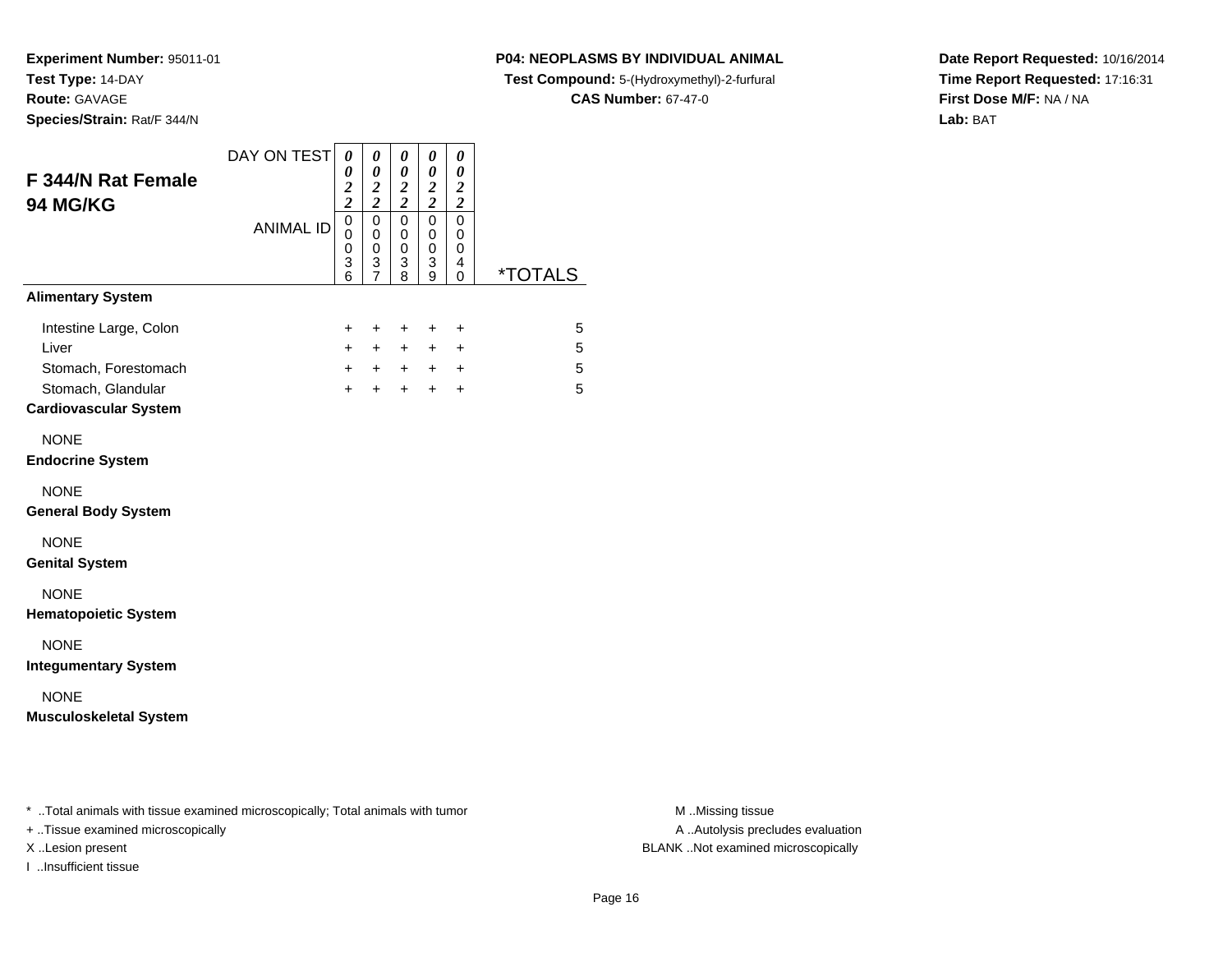### **P04: NEOPLASMS BY INDIVIDUAL ANIMAL**

**Test Compound:** 5-(Hydroxymethyl)-2-furfural

**CAS Number:** 67-47-0

**Date Report Requested:** 10/16/2014**Time Report Requested:** 17:16:31**First Dose M/F:** NA / NA**Lab:** BAT

| F 344/N Rat Female<br><b>94 MG/KG</b> | DAY ON TEST      | 0<br>0<br>$\boldsymbol{2}$<br>$\boldsymbol{2}$ | 0<br>0<br>$\overline{2}$<br>7<br>$\overline{2}$ | 0<br>0<br>2<br>2      | 0<br>0<br>2<br>ำ      | 0<br>0<br>2<br>2      |           |
|---------------------------------------|------------------|------------------------------------------------|-------------------------------------------------|-----------------------|-----------------------|-----------------------|-----------|
|                                       | <b>ANIMAL ID</b> | 0<br>0<br>0<br>3<br>6                          | 0<br>0<br>0<br>3                                | 0<br>0<br>0<br>3<br>8 | 0<br>0<br>0<br>3<br>g | 0<br>0<br>0<br>4<br>O | ∗٦<br>∣ S |
| <b>NONE</b><br><b>Nervous System</b>  |                  |                                                |                                                 |                       |                       |                       |           |

NONE

**Respiratory System**

### NONE

**Special Senses System**

NONE

**Urinary System**

## NONE

### **SYSTEMIC LESIONS**

Multiple Organn  $+$ 

<sup>+</sup> <sup>+</sup> <sup>+</sup> <sup>+</sup> <sup>5</sup>

\* ..Total animals with tissue examined microscopically; Total animals with tumor **M** ...Missing tissue M ...Missing tissue

+ ..Tissue examined microscopically

I ..Insufficient tissue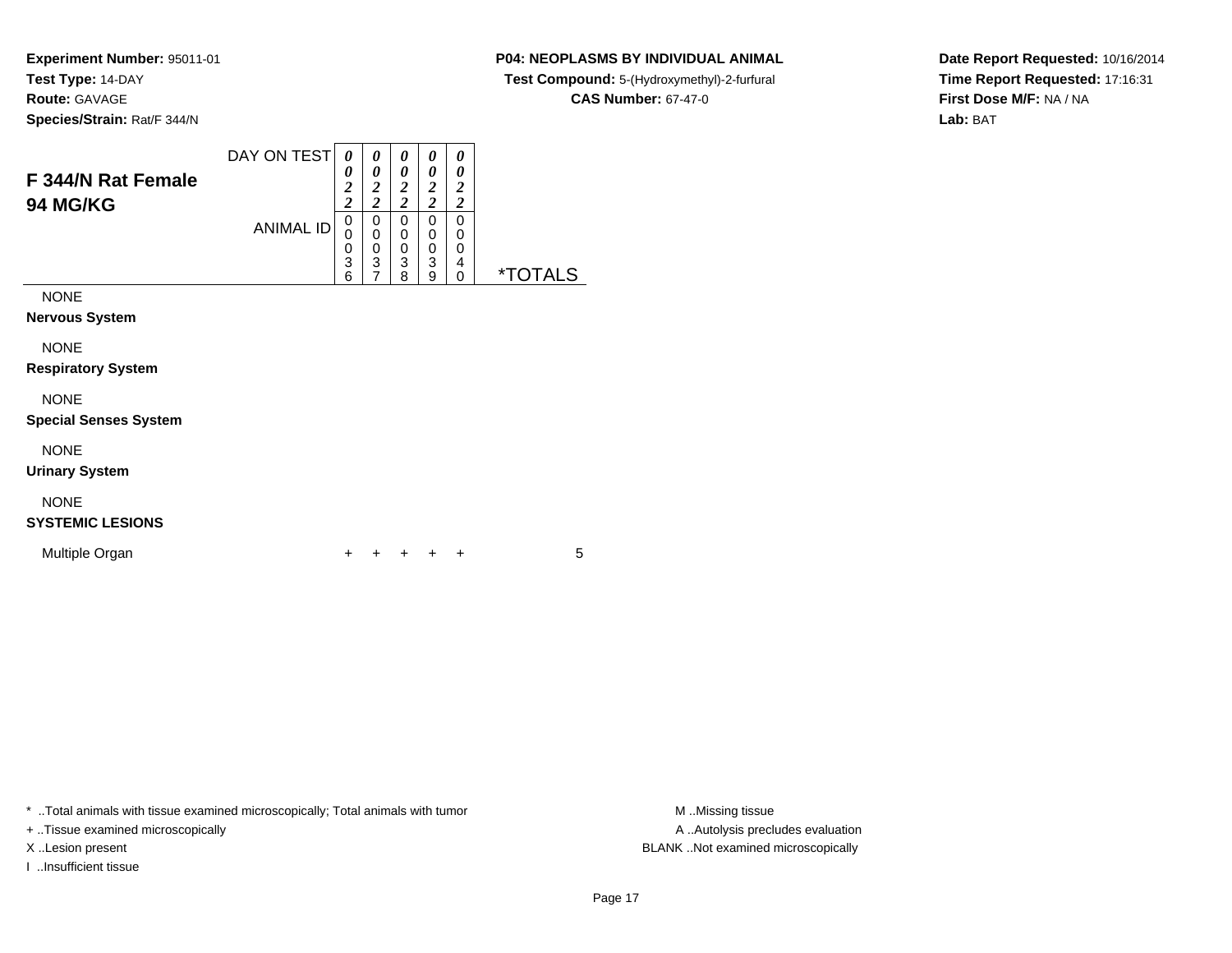**Species/Strain:** Rat/F 344/N

#### **P04: NEOPLASMS BY INDIVIDUAL ANIMAL**

**Test Compound:** 5-(Hydroxymethyl)-2-furfural

**CAS Number:** 67-47-0

**Date Report Requested:** 10/16/2014**Time Report Requested:** 17:16:31**First Dose M/F:** NA / NA**Lab:** BAT

| <b>F 344/N Rat Female</b><br><b>MG/KG</b><br>188                                                              | DAY ON TEST      | 0<br>0<br>$\overline{\mathbf{c}}$<br>$\overline{\mathbf{c}}$ | 0<br>$\boldsymbol{\theta}$<br>$\boldsymbol{2}$<br>$\overline{2}$ | 0<br>0<br>$\boldsymbol{2}$<br>$\overline{\mathbf{c}}$ | 0<br>0<br>$\boldsymbol{2}$<br>$\overline{\mathbf{c}}$ | 0<br>$\boldsymbol{\theta}$<br>$\boldsymbol{2}$<br>$\overline{\mathbf{c}}$ |                       |
|---------------------------------------------------------------------------------------------------------------|------------------|--------------------------------------------------------------|------------------------------------------------------------------|-------------------------------------------------------|-------------------------------------------------------|---------------------------------------------------------------------------|-----------------------|
|                                                                                                               | <b>ANIMAL ID</b> | $\mathbf 0$<br>0<br>$\mathbf 0$<br>4<br>1                    | $\mathbf 0$<br>0<br>$\mathbf 0$<br>4<br>2                        | $\mathbf 0$<br>0<br>$\mathbf 0$<br>4<br>3             | $\mathbf 0$<br>0<br>$\mathbf 0$<br>4<br>4             | $\mathbf 0$<br>0<br>$\mathbf 0$<br>4<br>5                                 | <i><b>*TOTALS</b></i> |
| <b>Alimentary System</b>                                                                                      |                  |                                                              |                                                                  |                                                       |                                                       |                                                                           |                       |
| Intestine Large, Colon<br>Liver<br>Stomach, Forestomach<br>Stomach, Glandular<br><b>Cardiovascular System</b> |                  | +<br>$+$<br>$+$<br>$+$                                       | $\ddot{}$<br>$+$<br>$+$<br>$+$                                   | +<br>$+$<br>$+$<br>$\ddot{}$                          | $\ddot{}$<br>$\ddot{}$<br>$+$<br>$\ddot{}$            | $\ddot{}$<br>$\ddot{}$<br>$\ddot{}$<br>$\ddot{}$                          | 5<br>5<br>5<br>5      |
| <b>NONE</b><br><b>Endocrine System</b>                                                                        |                  |                                                              |                                                                  |                                                       |                                                       |                                                                           |                       |
| <b>NONE</b><br><b>General Body System</b>                                                                     |                  |                                                              |                                                                  |                                                       |                                                       |                                                                           |                       |
| <b>NONE</b><br><b>Genital System</b>                                                                          |                  |                                                              |                                                                  |                                                       |                                                       |                                                                           |                       |
| <b>NONE</b><br><b>Hematopoietic System</b>                                                                    |                  |                                                              |                                                                  |                                                       |                                                       |                                                                           |                       |
| <b>NONE</b><br><b>Integumentary System</b>                                                                    |                  |                                                              |                                                                  |                                                       |                                                       |                                                                           |                       |
| <b>NONE</b><br><b>Musculoskeletal System</b>                                                                  |                  |                                                              |                                                                  |                                                       |                                                       |                                                                           |                       |
| * Total animals with tissue examined microscopically; Total animals with tumor                                |                  |                                                              |                                                                  |                                                       |                                                       |                                                                           |                       |

+ ..Tissue examined microscopically

I ..Insufficient tissue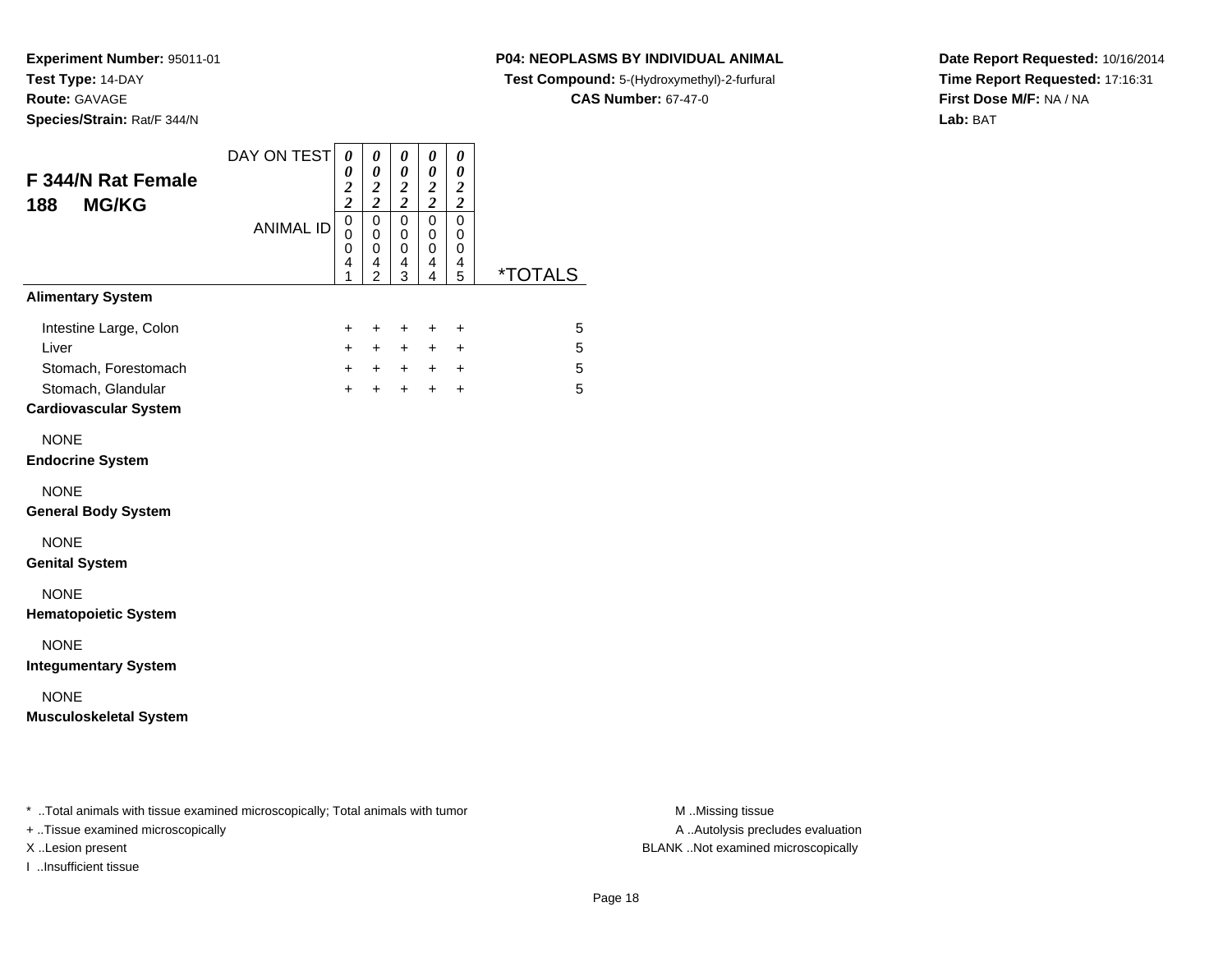### **P04: NEOPLASMS BY INDIVIDUAL ANIMAL**

**Test Compound:** 5-(Hydroxymethyl)-2-furfural

**CAS Number:** 67-47-0

**Date Report Requested:** 10/16/2014**Time Report Requested:** 17:16:31**First Dose M/F:** NA / NA**Lab:** BAT

| <b>F 344/N Rat Female</b><br><b>MG/KG</b><br>188 | DAY ON TEST<br><b>ANIMAL ID</b> | 0<br>0<br>$\boldsymbol{2}$<br>2<br>0<br>0<br>0<br>4<br>$\overline{A}$ | 0<br>0<br>2<br>2<br>0<br>0<br>0<br>4<br>2 | 0<br>0<br>2<br>2<br>0<br>0<br>0<br>4<br>3 | 0<br>0<br>2<br>ኅ<br>0<br>0<br>0<br>$\overline{4}$<br>4 | 0<br>0<br>2<br>2<br>0<br>0<br>0<br>4<br>5 | $^{\star-}$ |
|--------------------------------------------------|---------------------------------|-----------------------------------------------------------------------|-------------------------------------------|-------------------------------------------|--------------------------------------------------------|-------------------------------------------|-------------|
| <b>NONE</b><br><b>Nervous System</b>             |                                 |                                                                       |                                           |                                           |                                                        |                                           |             |

NONE

**Respiratory System**

### NONE

**Special Senses System**

NONE

**Urinary System**

## NONE

### **SYSTEMIC LESIONS**

Multiple Organn  $+$ 

<sup>+</sup> <sup>+</sup> <sup>+</sup> <sup>+</sup> <sup>5</sup>

\* ..Total animals with tissue examined microscopically; Total animals with tumor **M** ...Missing tissue M ...Missing tissue

+ ..Tissue examined microscopically

I ..Insufficient tissue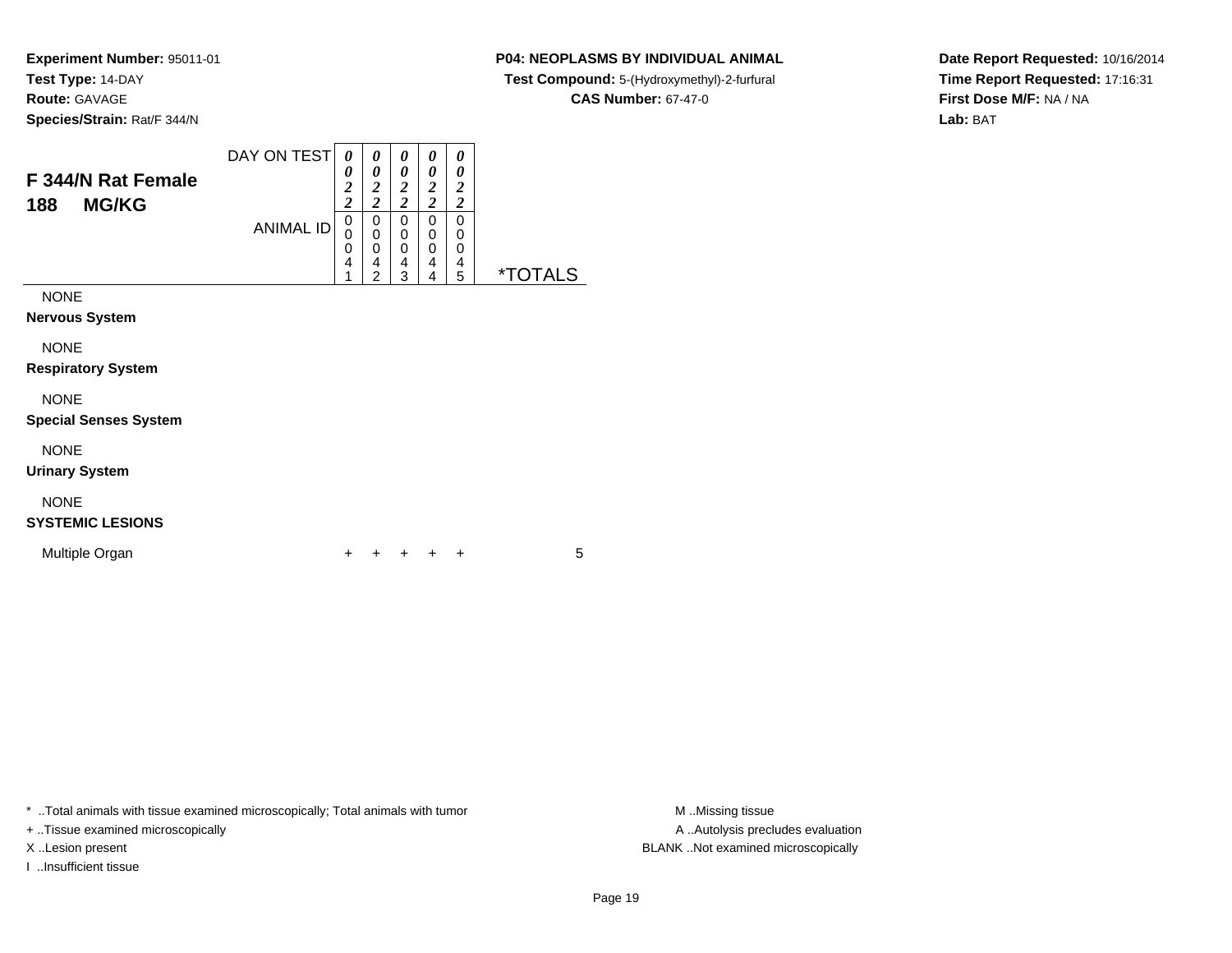**Species/Strain:** Rat/F 344/N

### **P04: NEOPLASMS BY INDIVIDUAL ANIMAL**

**Test Compound:** 5-(Hydroxymethyl)-2-furfural

**CAS Number:** 67-47-0

**Date Report Requested:** 10/16/2014**Time Report Requested:** 17:16:31**First Dose M/F:** NA / NA**Lab:** BAT

| F 344/N Rat Female<br><b>MG/KG</b><br>375                                                                                               | DAY ON TEST      | 0<br>0<br>$\frac{2}{2}$                | 0<br>$\boldsymbol{\theta}$<br>$\boldsymbol{2}$<br>$\overline{\mathbf{c}}$ | 0<br>$\pmb{\theta}$<br>$\frac{2}{2}$      | 0<br>$\pmb{\theta}$<br>$\boldsymbol{2}$<br>$\overline{\mathbf{c}}$ | 0<br>$\boldsymbol{\theta}$<br>$\boldsymbol{2}$<br>$\boldsymbol{2}$ |                       |
|-----------------------------------------------------------------------------------------------------------------------------------------|------------------|----------------------------------------|---------------------------------------------------------------------------|-------------------------------------------|--------------------------------------------------------------------|--------------------------------------------------------------------|-----------------------|
|                                                                                                                                         | <b>ANIMAL ID</b> | $\mathsf 0$<br>$\Omega$<br>0<br>4<br>6 | $\overline{0}$<br>0<br>$\mathbf 0$<br>4<br>7                              | $\mathbf 0$<br>0<br>$\mathbf 0$<br>4<br>8 | $\mathbf 0$<br>0<br>$\mathbf 0$<br>4<br>9                          | $\mathbf 0$<br>0<br>0<br>5<br>0                                    | <i><b>*TOTALS</b></i> |
| <b>Alimentary System</b>                                                                                                                |                  |                                        |                                                                           |                                           |                                                                    |                                                                    |                       |
| Intestine Large, Colon<br>Liver<br>Stomach, Forestomach<br>Stomach, Glandular<br><b>Cardiovascular System</b>                           |                  | $\ddot{}$<br>$+$<br>$+$<br>$+$         | $\ddot{}$<br>$+$<br>$+$<br>$+$                                            | $\ddot{}$<br>$+$<br>$+$<br>$+$            | $\ddot{}$<br>$+$<br>$+$<br>$+$                                     | $\ddot{}$<br>$+$<br>$\ddot{}$<br>$\ddot{}$                         | 5<br>5<br>5<br>5      |
| <b>NONE</b><br><b>Endocrine System</b>                                                                                                  |                  |                                        |                                                                           |                                           |                                                                    |                                                                    |                       |
| <b>NONE</b><br><b>General Body System</b>                                                                                               |                  |                                        |                                                                           |                                           |                                                                    |                                                                    |                       |
| <b>NONE</b><br><b>Genital System</b>                                                                                                    |                  |                                        |                                                                           |                                           |                                                                    |                                                                    |                       |
| <b>NONE</b><br><b>Hematopoietic System</b>                                                                                              |                  |                                        |                                                                           |                                           |                                                                    |                                                                    |                       |
| <b>NONE</b><br><b>Integumentary System</b>                                                                                              |                  |                                        |                                                                           |                                           |                                                                    |                                                                    |                       |
| <b>NONE</b><br><b>Musculoskeletal System</b>                                                                                            |                  |                                        |                                                                           |                                           |                                                                    |                                                                    |                       |
|                                                                                                                                         |                  |                                        |                                                                           |                                           |                                                                    |                                                                    |                       |
| * Total animals with tissue examined microscopically; Total animals with tumor<br>المتمالية والمستنقل والمستقصر المسترقة ومستقرر ومنافذ |                  |                                        |                                                                           |                                           |                                                                    |                                                                    |                       |

+ ..Tissue examined microscopically

I ..Insufficient tissue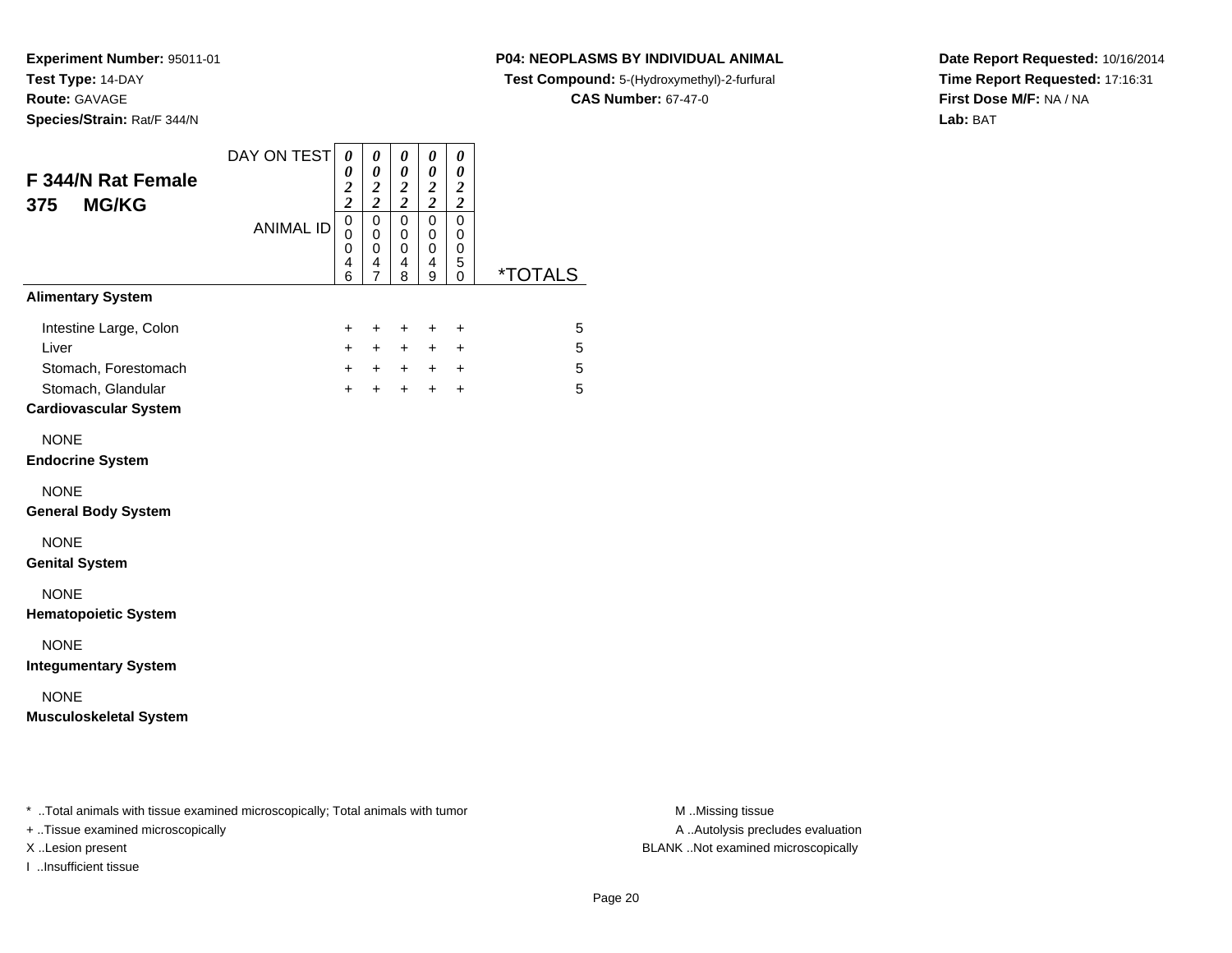### **P04: NEOPLASMS BY INDIVIDUAL ANIMAL**

**Test Compound:** 5-(Hydroxymethyl)-2-furfural

**CAS Number:** 67-47-0

**Date Report Requested:** 10/16/2014**Time Report Requested:** 17:16:31**First Dose M/F:** NA / NA**Lab:** BAT

| F 344/N Rat Female<br><b>MG/KG</b><br>375 | DAY ON TEST<br><b>ANIMAL ID</b> | 0<br>0<br>$\overline{2}$<br>$\overline{2}$<br>0<br>0<br>0<br>$\overline{4}$<br>6 | 0<br>0<br>2<br>ኅ<br>0<br>0<br>0<br>4<br>7 | 0<br>0<br>2<br>2<br>0<br>0<br>0<br>4<br>8 | 0<br>0<br>2<br>2<br>0<br>0<br>0<br>4<br>9 | 0<br>0<br>2<br>2<br>0<br>0<br>0<br>5<br>0 | ×٦<br>۱S |
|-------------------------------------------|---------------------------------|----------------------------------------------------------------------------------|-------------------------------------------|-------------------------------------------|-------------------------------------------|-------------------------------------------|----------|
| <b>NONE</b><br><b>Nervous System</b>      |                                 |                                                                                  |                                           |                                           |                                           |                                           |          |

NONE

**Respiratory System**

### NONE

**Special Senses System**

NONE

**Urinary System**

## NONE

### **SYSTEMIC LESIONS**

Multiple Organn  $+$ 

<sup>+</sup> <sup>+</sup> <sup>+</sup> <sup>+</sup> <sup>5</sup>

\* ..Total animals with tissue examined microscopically; Total animals with tumor **M** . Missing tissue M ..Missing tissue

+ ..Tissue examined microscopically

I ..Insufficient tissue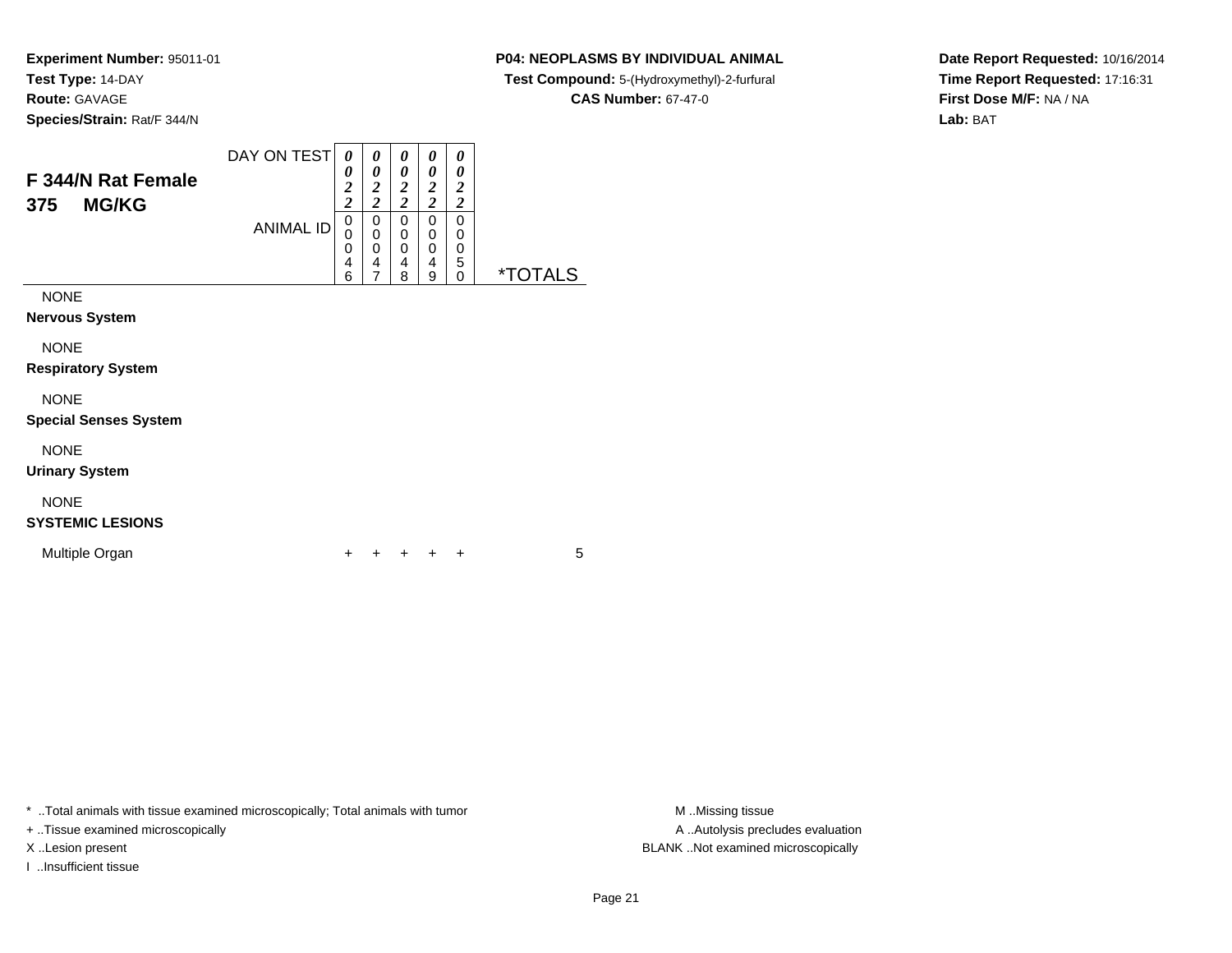**Species/Strain:** Rat/F 344/N

### **P04: NEOPLASMS BY INDIVIDUAL ANIMAL**

**Test Compound:** 5-(Hydroxymethyl)-2-furfural

**CAS Number:** 67-47-0

**Date Report Requested:** 10/16/2014**Time Report Requested:** 17:16:31**First Dose M/F:** NA / NA**Lab:** BAT

| DAY ON TEST<br>0<br>0<br>$\frac{2}{2}$                        | 0<br>$\pmb{\theta}$<br>$\frac{2}{2}$                      | 0<br>$\pmb{\theta}$<br>$\frac{2}{2}$      | 0<br>0<br>$\boldsymbol{2}$<br>$\overline{c}$ | 0<br>$\boldsymbol{\theta}$<br>$\boldsymbol{2}$<br>$\overline{\mathbf{c}}$ |                                                                                |
|---------------------------------------------------------------|-----------------------------------------------------------|-------------------------------------------|----------------------------------------------|---------------------------------------------------------------------------|--------------------------------------------------------------------------------|
| $\mathbf 0$<br><b>ANIMAL ID</b><br>0<br>$\mathbf 0$<br>5<br>1 | $\overline{0}$<br>0<br>$\mathsf 0$<br>5<br>$\overline{2}$ | $\mathsf 0$<br>0<br>$\mathsf 0$<br>5<br>3 | $\overline{0}$<br>0<br>0<br>5<br>4           | $\mathbf 0$<br>0<br>0<br>5<br>$\overline{5}$                              | <i><b>*TOTALS</b></i>                                                          |
|                                                               |                                                           |                                           |                                              |                                                                           |                                                                                |
| $\ddot{}$<br>$+$<br>$+$<br>$+$                                | $\ddot{}$<br>$+$<br>$+$<br>$+$                            | $\ddot{}$<br>$+$<br>$+$<br>$+$            | $\ddot{}$<br>$+$<br>$+$<br>$\ddot{}$         | $\ddot{}$<br>$+$<br>$\ddot{}$<br>$\ddot{}$                                | 5<br>5<br>5<br>5                                                               |
|                                                               |                                                           |                                           |                                              |                                                                           |                                                                                |
|                                                               |                                                           |                                           |                                              |                                                                           |                                                                                |
|                                                               |                                                           |                                           |                                              |                                                                           |                                                                                |
|                                                               |                                                           |                                           |                                              |                                                                           |                                                                                |
|                                                               |                                                           |                                           |                                              |                                                                           |                                                                                |
|                                                               |                                                           |                                           |                                              |                                                                           |                                                                                |
|                                                               |                                                           |                                           |                                              |                                                                           |                                                                                |
|                                                               |                                                           |                                           |                                              |                                                                           | * Total animals with tissue examined microscopically; Total animals with tumor |

+ ..Tissue examined microscopically

I ..Insufficient tissue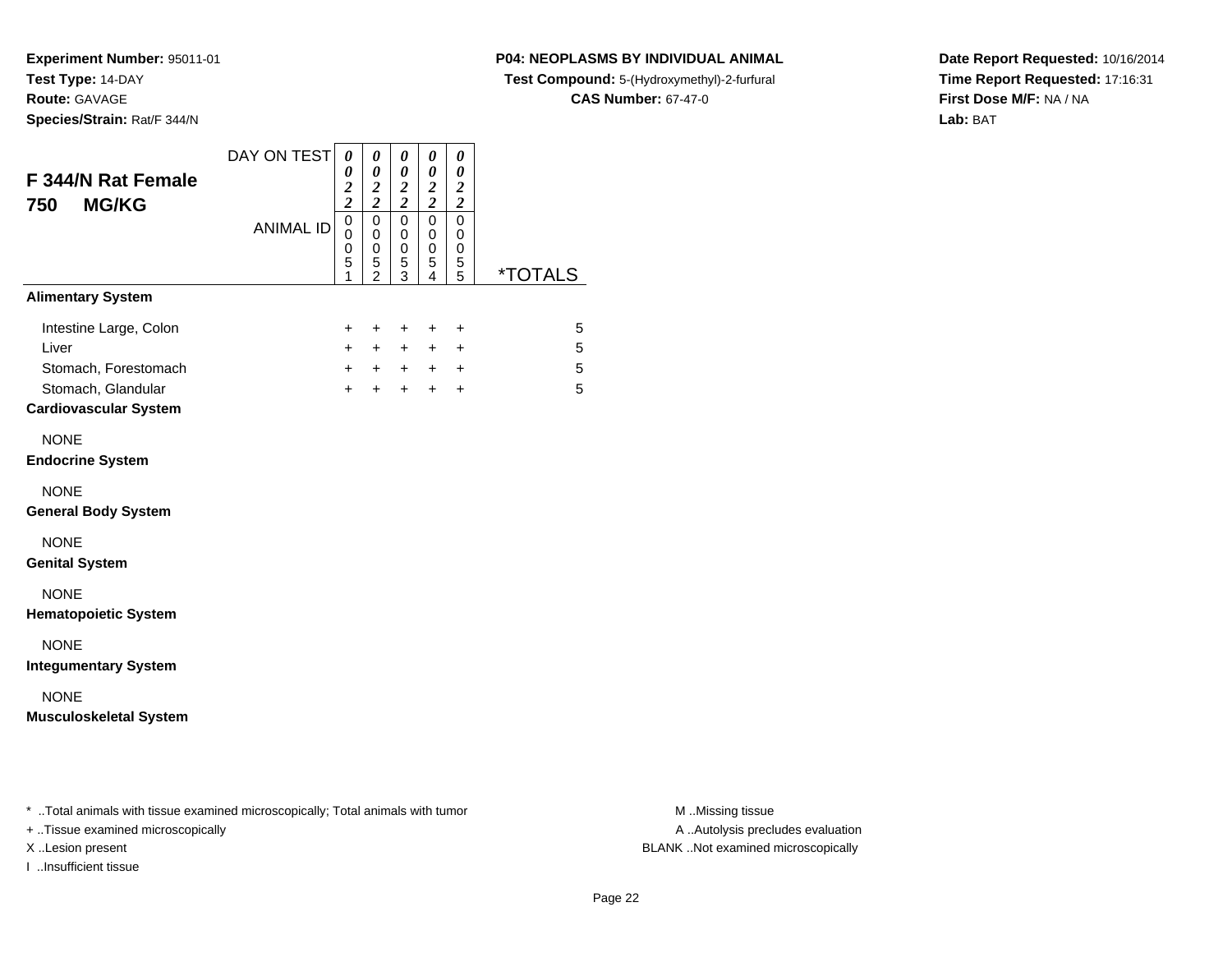#### **P04: NEOPLASMS BY INDIVIDUAL ANIMAL**

 **Test Compound:** 5-(Hydroxymethyl)-2-furfural **CAS Number:** 67-47-0

**Date Report Requested:** 10/16/2014**Time Report Requested:** 17:16:31**First Dose M/F:** NA / NA**Lab:** BAT

**Species/Strain:** Rat/F 344/N

| F 344/N Rat Female<br><b>MG/KG</b><br>750 | DAY ON TEST      | 0<br>$\overline{2}$<br><u>า</u> | 0<br>0<br>2 | $\boldsymbol{\theta}$<br>0<br>$\overline{2}$<br>2 | $\boldsymbol{\theta}$<br>0<br>2<br>ำ | $\theta$<br>0<br>2<br>2 |                       |
|-------------------------------------------|------------------|---------------------------------|-------------|---------------------------------------------------|--------------------------------------|-------------------------|-----------------------|
|                                           | <b>ANIMAL ID</b> | 0                               | 0           | 0                                                 | 0                                    | 0                       |                       |
|                                           |                  | 0                               | 0           | 0                                                 | 0                                    | 0                       |                       |
|                                           |                  | 0                               | 0           | 0                                                 | 0                                    | 0                       |                       |
|                                           |                  | 5                               | 5           | 5                                                 | 5                                    | 5                       |                       |
|                                           |                  |                                 | ◠           | વ                                                 | 4                                    | 5                       | <i><b>*TOTALS</b></i> |
| NONE                                      |                  |                                 |             |                                                   |                                      |                         |                       |

**Nervous System**

NONE

**Respiratory System**

NONE

**Special Senses System**

NONE

**Urinary System**

# NONE

**SYSTEMIC LESIONS**

Multiple Organn  $+$ 

<sup>+</sup> <sup>+</sup> <sup>+</sup> <sup>+</sup> <sup>5</sup>

\* ..Total animals with tissue examined microscopically; Total animals with tumor **M** ...Missing tissue M ...Missing tissue

+ ..Tissue examined microscopically

I ..Insufficient tissue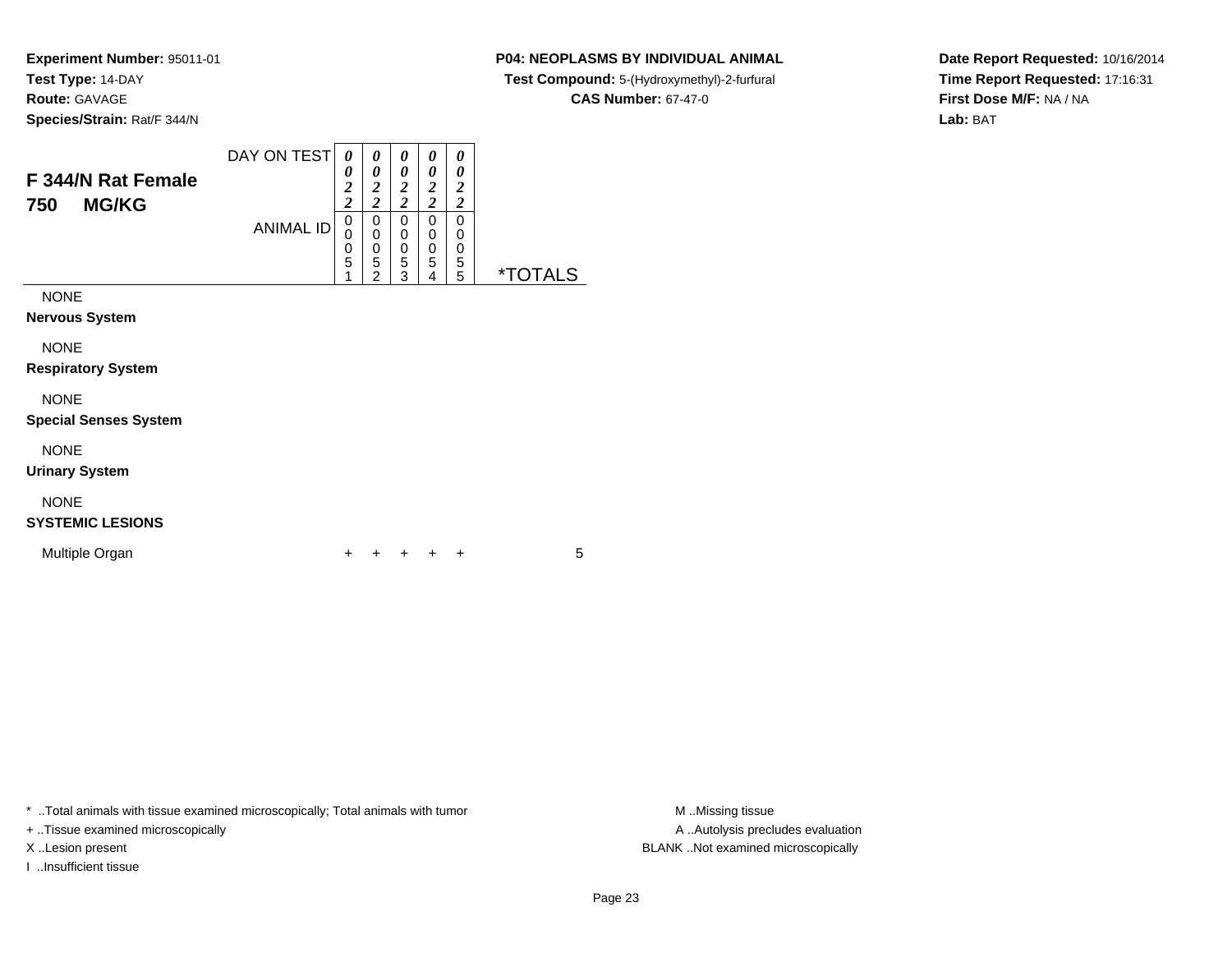### **P04: NEOPLASMS BY INDIVIDUAL ANIMAL**

**Test Compound:** 5-(Hydroxymethyl)-2-furfural

**CAS Number:** 67-47-0

**Date Report Requested:** 10/16/2014**Time Report Requested:** 17:16:31**First Dose M/F:** NA / NA**Lab:** BAT

|                  | $\frac{2}{2}$                                  | $\boldsymbol{2}$<br>$\overline{c}$           | $\pmb{\theta}$<br>$\frac{2}{2}$ | $\pmb{\theta}$<br>$\frac{2}{2}$ | $\boldsymbol{\theta}$<br>$\boldsymbol{2}$<br>$\overline{2}$ |                       |
|------------------|------------------------------------------------|----------------------------------------------|---------------------------------|---------------------------------|-------------------------------------------------------------|-----------------------|
| <b>ANIMAL ID</b> | $\mathbf 0$<br>0<br>$\boldsymbol{0}$<br>5<br>6 | $\mathbf 0$<br>0<br>0<br>5<br>$\overline{7}$ | $\mathsf 0$<br>0<br>0<br>5      | 0<br>$\mathbf 0$<br>0<br>5      | $\Omega$<br>0<br>0<br>6<br>0                                | <i><b>*TOTALS</b></i> |
|                  |                                                |                                              |                                 |                                 |                                                             |                       |
|                  | +<br>$+$                                       | +<br>$+$                                     | +<br>$+$                        | +<br>$+$                        | $\ddot{}$<br>$+$                                            | 5<br>5                |
|                  | $+$                                            | $+$                                          | $+$                             | $+$                             | $\ddot{}$                                                   | 5<br>5                |
|                  |                                                |                                              |                                 |                                 |                                                             |                       |
|                  |                                                |                                              |                                 |                                 |                                                             |                       |
|                  |                                                |                                              |                                 |                                 |                                                             |                       |
|                  |                                                |                                              |                                 |                                 |                                                             |                       |
|                  |                                                |                                              |                                 |                                 |                                                             |                       |
|                  |                                                |                                              |                                 |                                 |                                                             |                       |
|                  |                                                |                                              |                                 |                                 |                                                             |                       |
|                  |                                                | $\ddot{}$                                    | $+$                             | 8                               | 9<br>$+$                                                    | $+$<br>$\ddot{}$      |

+ ..Tissue examined microscopically

I ..Insufficient tissue